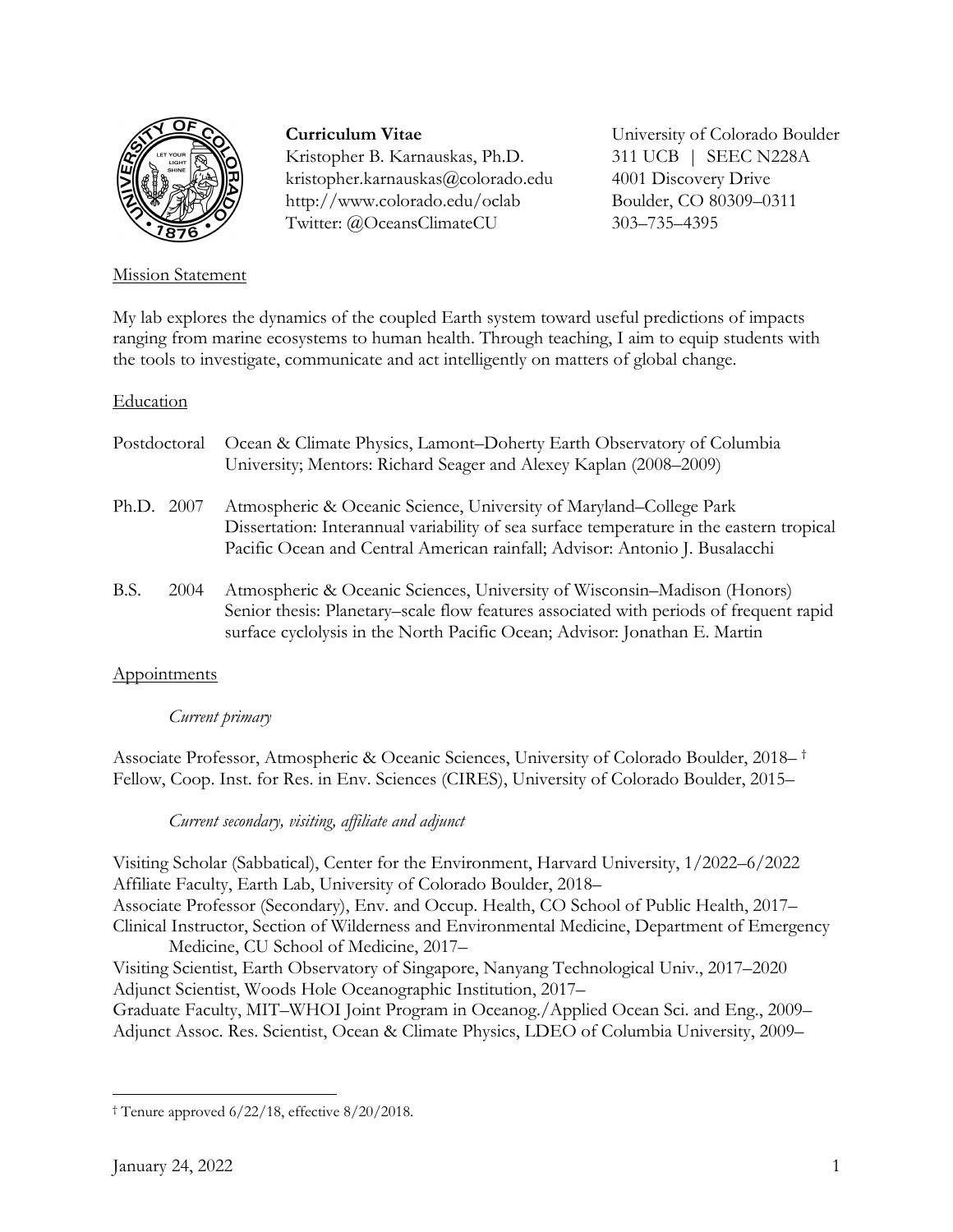### *Previous*

Assistant Professor, Atmospheric & Oceanic Sciences, University of Colorado Boulder, 2015–2018 Visiting Professor (Sabbatical), LOCEAN/IPSL, Université Pierre et Marie Curie, Paris, 2015 Graduate Faculty, University of Colorado Boulder, 2014–2015 Associate Scientist, Geology & Geophysics, Woods Hole Oceanographic Institution, 2013–2015 Assistant Scientist, Geology & Geophysics, Woods Hole Oceanographic Institution, 2009–2013 Lecturer, Department of Earth & Environmental Sciences, Boston College, Fall 2010 & 2011 Postdoctoral Fellow, Ocean & Climate Physics, LDEO of Columbia University, 2008–2009 Research Associate, ESSIC, University of Maryland–College Park, 2007–2008 Graduate Research Assistant, ESSIC, University of Maryland–College Park, 2004–2007 Undergraduate Research Assistant, CIMSS, University of Wisconsin–Madison, 2003–2004

### Honors & Awards

Climate Center Lecturership, LDEO of Columbia University, Spring 2022 Outstanding Service Award, CU ATOC, 2015 & 2021 Chancellor's Research Innovation Award, 2020 AGU Ocean Sciences Early Career Award, 2017 Faculty Fellowship, CU ASSETT, 2017–2018 Sloan Research Fellowship, Alfred P. Sloan Foundation, 2014 Moltz Fellowship, Ocean and Climate Change Institute, WHOI, 2013–2015 Lamont Fellowship, LDEO of Columbia University, 2008–2009 Advanced Study Program (ASP) Postdoctoral Fellowship, NCAR (declined), 2008 NRC Postdoctoral Research Award, The National Academies (declined), 2008 Invited, Physical Oceanography Dissertation Symposium V (PODS V), Honolulu, HI, 2008 Student Travel Award (AGU/NSF), IUGG General Assembly XXIV, Perugia, Italy, 2007 Best Student Seminar, Department of A&OS, University of Maryland, 2006–2007 First in Theme, Graduate Student Interaction Day, University of Maryland, 2007 Citation for Scientific Outreach, University of Maryland, 2005 Meteorological Satellite Applications Award, National Weather Association, 2004 Hilldale Undergraduate Research Fellowship, University of Wisconsin, 2003–2004

### Service & Professional Activities

### *Internal service—University*

Member, Advisory Board, Climate & Health Program, CU School of Medicine, 2020– Member, Executive Committee, Boulder Faculty Assembly, 2020– Chair, Climate Science & Education Committee, Boulder Faculty Assembly, 2020– Member, Climate Science & Education Committee, Boulder Faculty Assembly, 2018–2020 Member, Student Affairs Committee, Boulder Faculty Assembly, 2018–2020 Representative, Boulder Faculty Assembly, 2017– Member, University of Colorado Consortium on Climate Change and Health, 2016–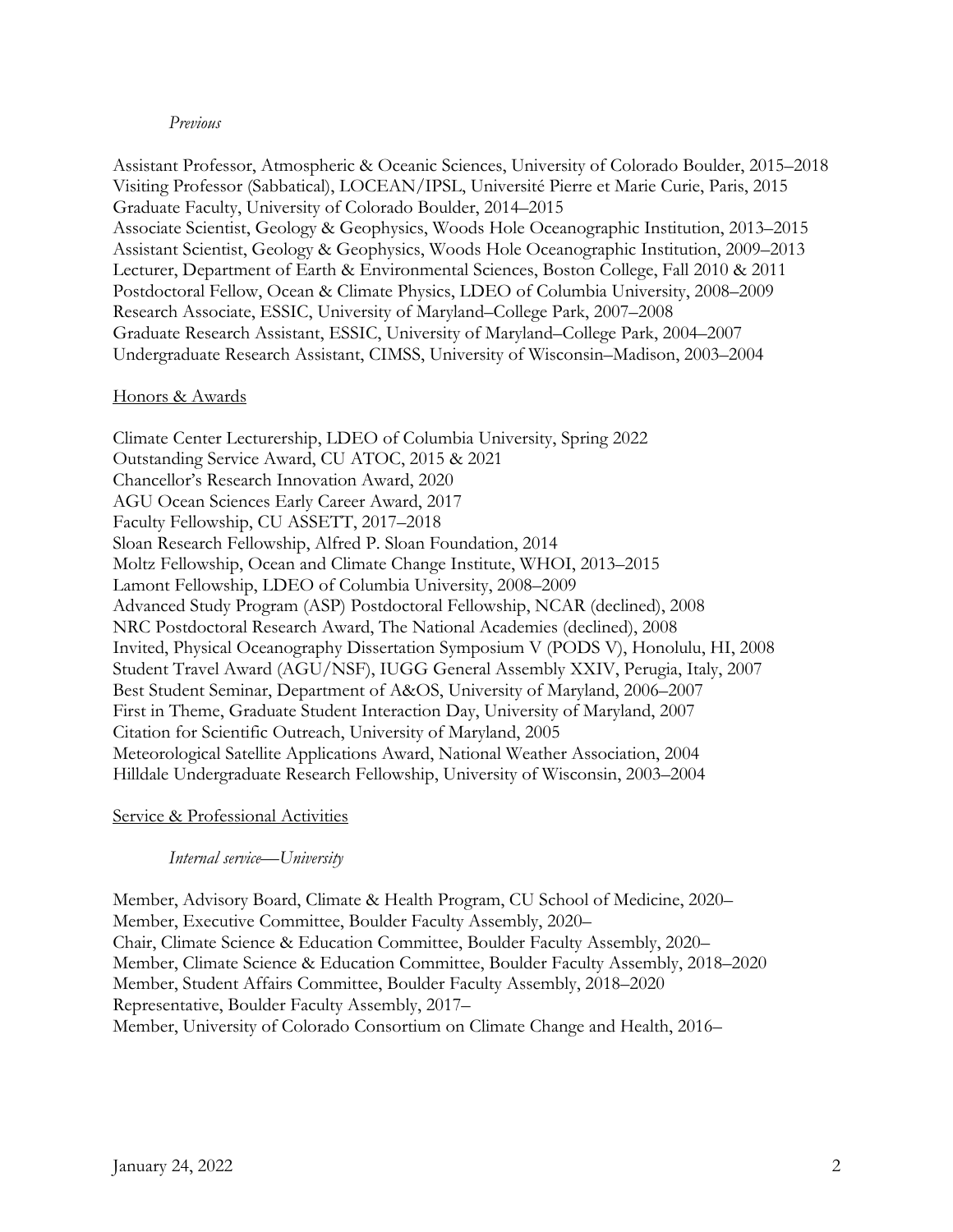### *Internal service—Institute*

Member, CIRES Distinguished Lecture Series Committee, 2021–2022 Member, CIRES/NOAA NCEI Paleoclimatology Research Scientist Search Committee, 2021 Member, CIRES Strategic Planning Committee, 2021 Member, CIRES Social Sciences Working Group, 2021 Chair, CIRES Distinguised Lecture Series Committee, 2020–2021 Chair, CIRES Innovative Research Program Committee, 2019–2020 Member, CIRES Innovative Research Program Committee, 2015–2016 & 2018–2019 Member, CIRES Visiting Fellows Committee, 2017–2018 Member, CIRES Graduate Fellowship Committee, 2016–2017

### *Internal service—Department*

Chair, ATOC Quality Teaching Initiative Committee, 2021 Member, ATOC Poster Conference Committee, 2021–2022 Chair, ATOC Diversity/Inclusive Excellence Committee, 2016–2020 Chair, ATOC Technology Committee, 2015–2020 Member, ATOC Colloquium Committee, 2018/19 Member, ATOC Graduate Admissions Committee, 2016 Member, ATOC *ad hoc* Chair Nominating Committee, 2015

### *Editing & reviewing*

Section Editor, *PLOS Climate*, 2021– Editor, *Journal of Geophysical Research–Oceans*, 2015–2021 Associate Editor, *Journal of Geophysical Research–Oceans*, 2007–2014 Manuscript reviewer, *PNAS, Nature, Nature Geoscience, Sci. Adv., AGU Adv., Earth's Future, Sci. Rep., Nature Comms., Eos, GRL, J. Clim., Clim. Dyn., Int. J. Clim., Ocn. Dyn., JGR–Ocn., JGR–Atm., Deep Sea Res.–I, Deep Sea Res.–II, Chinese J. Ocn. and Limnol., Paleocn., Atmósfera, Glob. Chg. Bio., Ocean. Model., Appl Geochem., Int. J. Rem. Sens., JAMES, Clim. Change, Hydrolog. Processes, Nat. Sci. Rev. (Chinese Acad. Sci.), BAMS, Coral Reefs, Dyn. Atm. Oceans, Marine Policy, Environ. Res. Lett., Front. Mar. Sci., Rev. Biol. Mar. Oceanogr., Glob. Planet. Change, Environ. Sci. Atm.* Panel reviewer, NASA-NOAA Ocean Surface Topography Science Team, NOAA Climate Variability and Predictability, NASA Physical Oceanography, DOE Regional & Global Climate Modeling Proposal reviewer, NSF, NOAA, NASA, DOE, NERC (UK), DAAD (Germany)

Book reviewer, Columbia University Press

*Professional committees, panels & working groups*

Chair, UCAR Membership Committee, 2021– Member, International CLIVAR Working Group on Tropical Pacific Decadal Variability, 2021– Member, International CLIVAR Pacific Panel, 2021–2023 Member, Steering Committee, NSF Galápagos Regional Climate Network (RCN), 2021– Member, AGU Ocean Sciences Section Vice Chair Selection Committee, 2018 Member, UCAR SOARS Director Search Committee, 2018 Member, UCAR Membership Committee, 2017–2021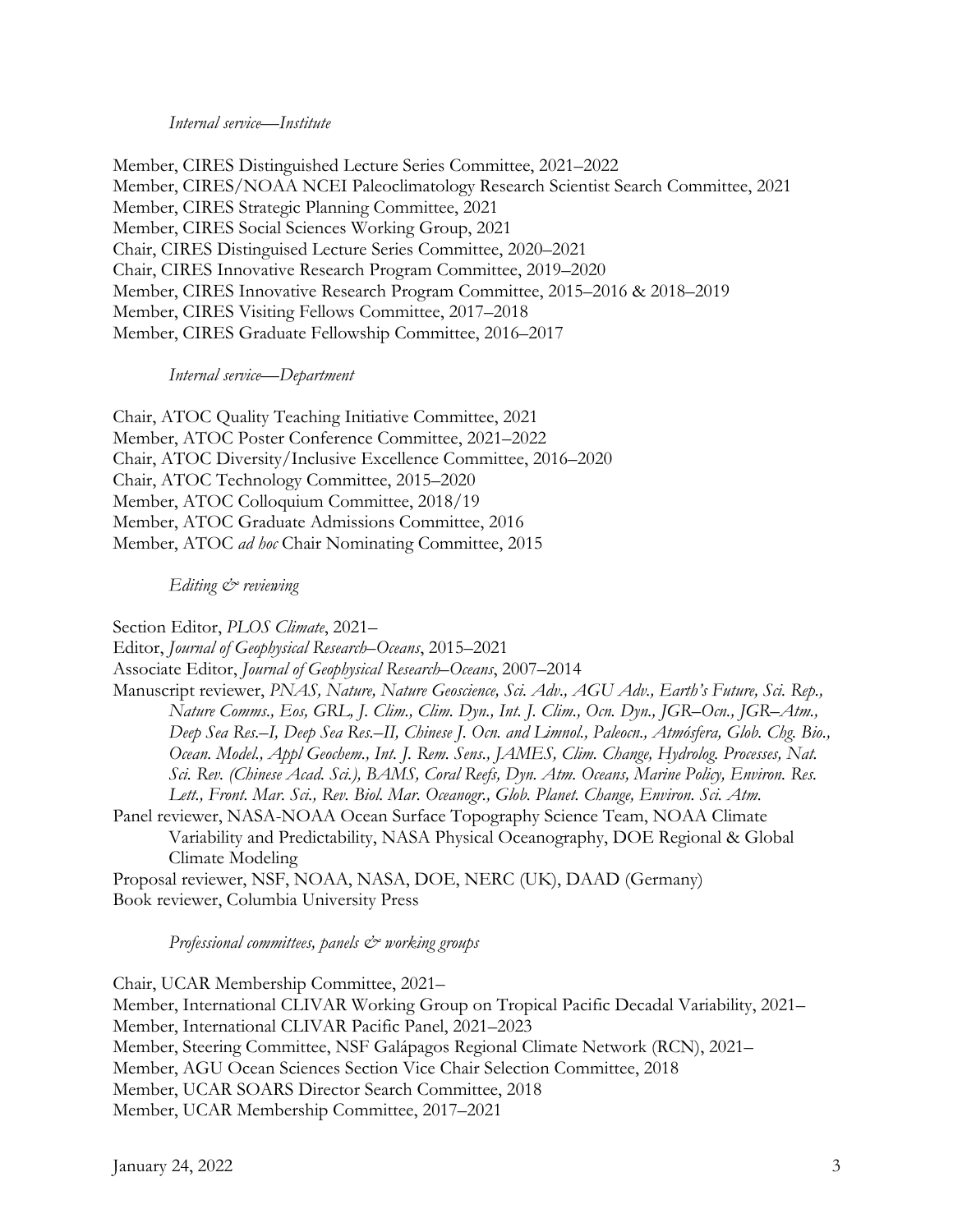Member, US CLIVAR Scientific Steering Committee (SSC), 2016–2017 Core Member, US CLIVAR Changing Width of the Tropical Belt Working Group, 2016–2019 Co–Chair, US CLIVAR Process Study and Model Improvement (PSMI) Panel, 2016–2017 Member, US CLIVAR Process Study and Model Improvement (PSMI) Panel, 2015–2018 Member, Tropical Pacific Observing Sys. (TPOS) Planetary Boundary Layer Task Team, 2015– Member, Tropical Pacific Observing Sys. (TPOS) Eastern Pacific Task Team, 2015– Contributing Member, US CLIVAR ENSO Diversity Working Group, 2012–2015 Elected Member, Scientific Staff Executive Committee, WHOI, 2013–2014 Member, CMIP5 Task Force, MAPP Program, NOAA Climate Program Office, 2011– Member, Chapter Affairs Committee, American Meteorological Society, 2006–2009 President, UW–Madison Chapter of the American Meteorological Society, 2003–2004

### *Conference & workshop organizing*

- Moderator, Panel on Earth system prediction, predictability, and data assimilation, US CLIVAR Workshop on Tropical Pacific Observing Needs, 2021
- Co–Convener, Dynamics of interbasin interactions from seasonal to centennial time scales, AGU Fall Meeting, 2019
- Co–Chair, Scientific Organizing Committee, US CLIVAR Workshop: Bridging Sustained Observations & Data Assimilation for TPOS 2020, 2018
- Co–Convener, CU Climate & Health Research Summit, 2018
- Member, Planning Committee, Climate Change and Health Symposium, CO School of Public Health, 2018
- Co–Convener, Mechanisms and Impacts of Natural and Anthropogenic Tropical Pacific Decadal Variations and Trends, AGU Fall Meeting, 2017
- Member, Scientific Organizing Committee, US CLIVAR Workshop: Predictability of US West Coast Ecosystems Based on ENSO Forecasts, 2016
- Co–Convener, US CLIVAR session on improved representation of physical processes in global models, AGU Fall Meeting, 2015
- Co–Convener, The El Niño–Southern Oscillation continuum, AGU Fall Meeting, 2015
- Co–Convener, The Response of the Tropical Pacific to Natural and Anthropogenic Forcing, AGU Fall Meeting, 2012
- Co–Convener, Marine Regional Integrated Assessments: Observations, Predictions, and Uncertainty, WCRP Open Science Conference, 2011
- Co–Chair, Regional Patterns of Global Warming, AGU Fall Meeting, 2010

### *Other professional activities & memberships*

Senior Mentor, Mentoring Physical Oceanography Women to Increase Retention (MPOWIR) Pattullo Conference, 2019 Workshop on Climate, Migration and Health (CU Population Center), 2018, 2019 NSF Hearts of G.O.L.D. (Geoscience Opportunities for Leadership in Diversity), 2017 NOAA Cooperative Institutes Exchange Program (OSU/CIOSS), 2006 Visiting Scientist, NOAA R/V Ka'imimoana (28 days, Pacific Ocean), 2006 NSF Preparing for an Academic Career in the Geosciences, 2005 NCAR Undergraduate Leadership Workshop, Boulder, CO, 2003 Member, American Geophysical Union, 2004– Member, American Meteorological Society, 2003–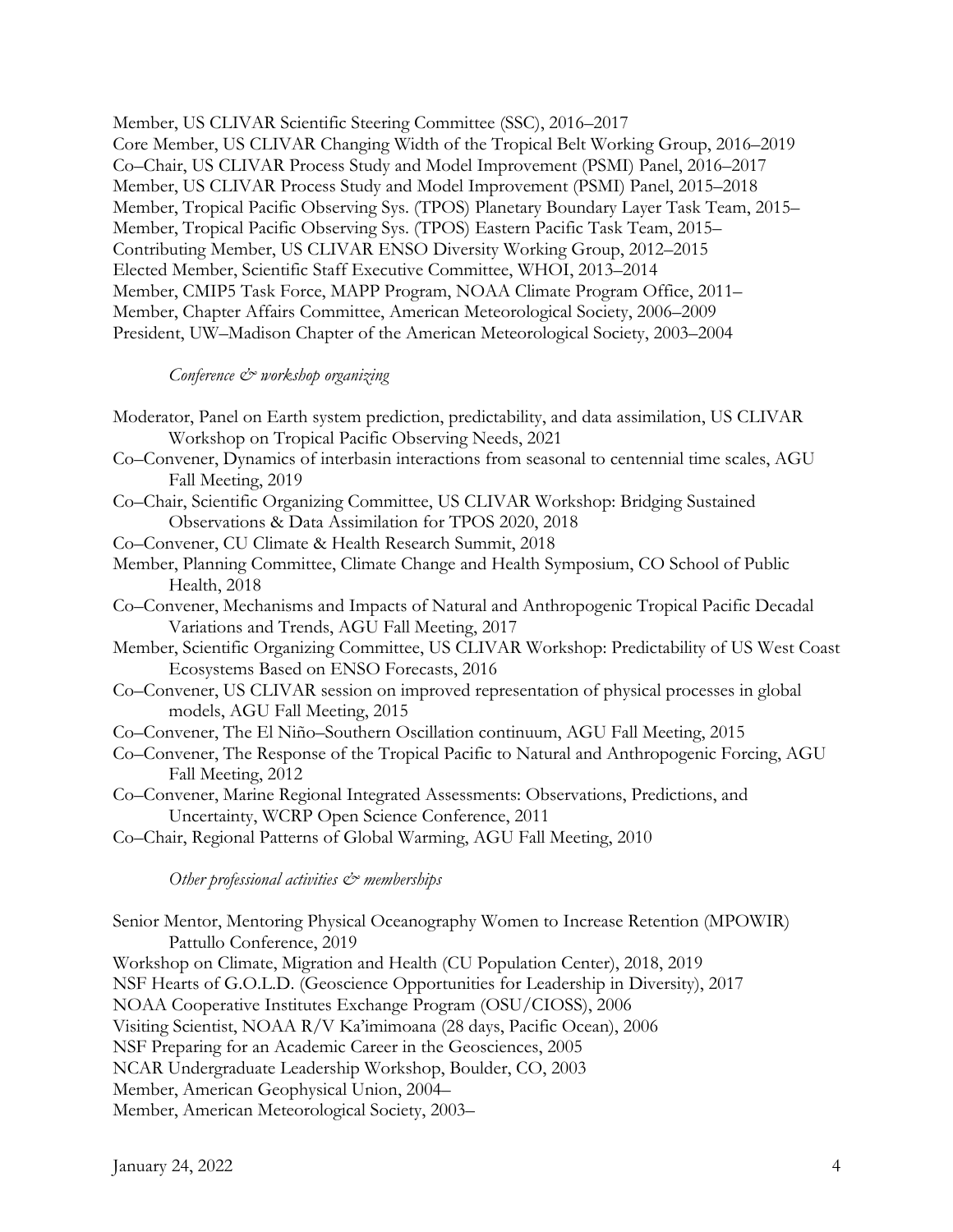## Teaching & Mentoring Activities

## *Classroom teaching & administration*

Average rating by CU students: 5.7 / 6.0 † Core Faculty, National Climate & Health Science Policy Fellowship (CU School of Medicine), 2021– Co–Director, *Wilderness & Climate Medicine* (CU School of Medicine/ATOC 4500), 2017– Developed/taught *Descriptive Phys. Oceanogr.* (CU ATOC 4215; S21) Developed/taught *Phys. Oceanogr. & Climate* (CU ATOC 4730/5730; F15, S17, F17, F18, F19, F20) Taught *Seminar in Climate Dynamics* (CU ATOC 6020; F15, S16, S17, F17, S18, F18, F19) Developed/taught *Seminar in Climate Change & Human Health* (CU ATOC 6020; F16) Taught *Introduction to Oceanography* (CU ATOC/GEOL 3070; F16, Sm18, F18, Sm19, Sm20) Taught (including redesign) *Our Changing Environment* (CU ATOC 1060; S16, S18, S19) Developed/taught *Climate Variability & Diagnostics* (MIT 12.860; S12, S14) Developed/taught *Climate Change & Society* (Boston College GE174; F10, F11)

### *Invited teaching engagements & guest lectures*

Didactic, Nat. Climate & Health Science Policy Fellowship (CU School of Medicine), Jul. 14, 2021 Guest lecture, Climate & Health Cohort (CU School of Medicine), Oct. 17, 2019 Instructor, SOED Ocean–Star Short Course on ENSO, Hangzhou, China (Jun. 24–28, 2019) Guest lecture, Climate Medicine (CU School of Medicine 8010), March 18, 2019 & Feb. 15, 2021 Guest lecture, Introduction to Environmental Studies (CU ENVS 1000), Sep. 27, 2018 Guest lecture, Climate Change and Health (CO School of Public Health EHOH 6635), 2018 & 2020 Guest lecture, Climate Change and Health (CU GEOG 4120), Sep. 5, 2017, Oct. 31, 2021 Guest lecture, Wind Energy Meteorology (CU ATOC 4770), Apr. 24, 2017 Guest lectures (periodic), Sea Education Association (SEA), Woods Hole, MA, 2014–15

### *Postdoctoral mentoring*

Mentor, CU Chancellor's Postdoctoral Fellow for Diversity Sara Sanchez, 2020– Mentor, CU CIRES Postdoctoral Visiting Fellow Dillon Amaya, 2020–2021 Mentor, CU CIRES Postdoctoral Visiting Fellow Ho–Hsuan Wei, Fall 2018– Co–mentor, CU CIRES Postdoctoral Visiting Fellow Jody Wycech, Fall 2017–2019 Co–mentor, EOS/NTU Postdoctoral Research Fellow Dhrubajyoti Samanta, 2017– Co–mentor, CU CIRES Postdoctoral Visiting Fellow Elizabeth Maroon, Fall 2016–2019 Mentor, CU CIRES Postdoctoral Research Associate Lei Zhang, 2015–2017 Mentor, CU CIRES Postdoctoral Research Associate Sloan Coats, 2015–2016 Co–mentor, WHOI Postdoctoral Scholar Laifang Li, 2014–2016 Co–mentor, WHOI Postdoctoral Scholar Luke Trusel, 2014–2016 Co–mentor, NOAA Climate & Global Change Postdoctoral Fellow Daniel Griffin, 2013–2014

<sup>†</sup> Mean "Instructor Overall" rating across all CU Faculty Course Questionnaires (FCQs) excluding "Seminar" courses (*i.e.*, ATOC 6020), 2015–2019. Standard deviation 0.3. Range 5.1–6.0. Ratings from 394 students across 13 courses.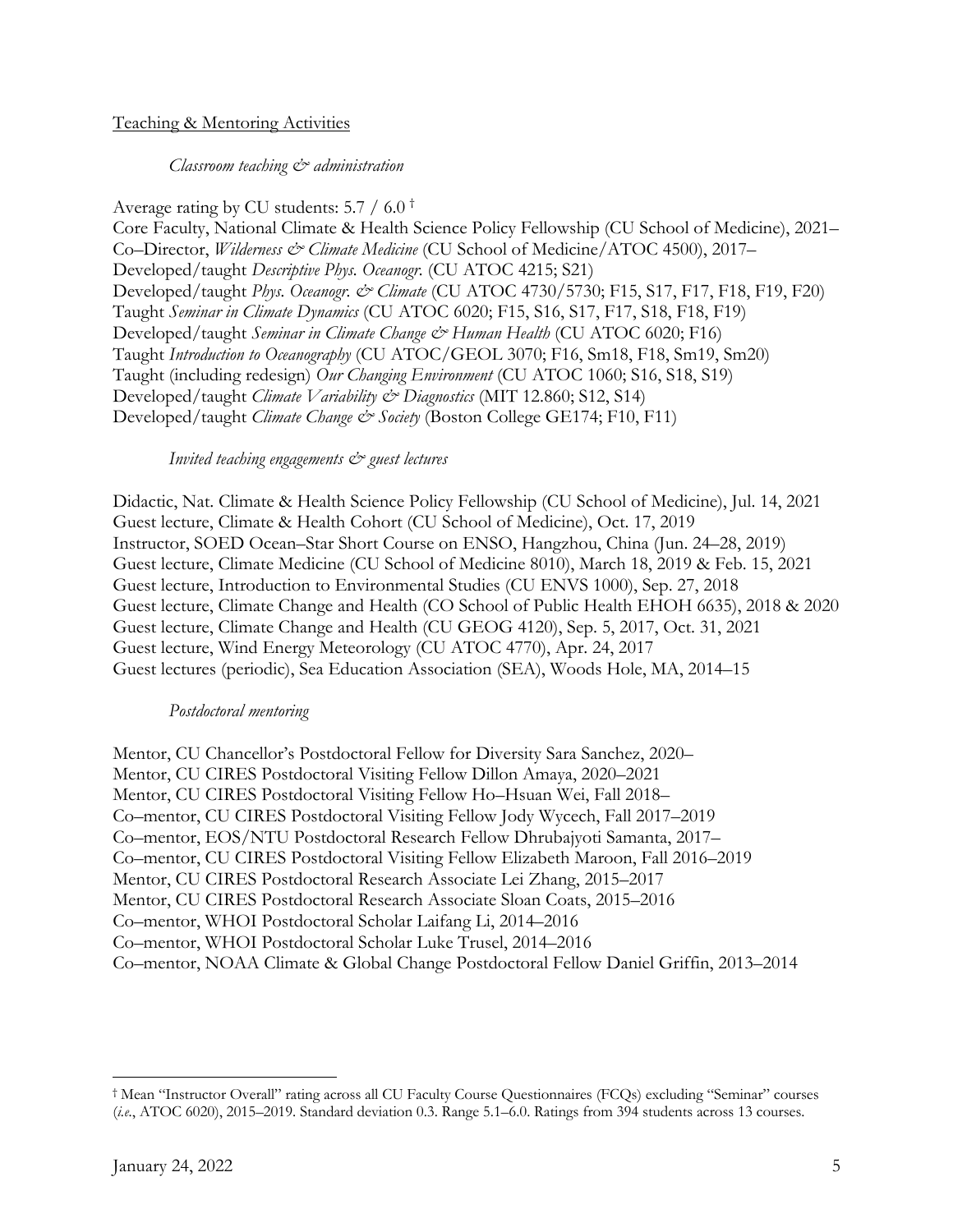### *Graduate advising*

Advisor, CU ATOC doctoral student Mikell Warms, 2021– à NASA Future Invest. in NASA Earth & Space Sci. & Tech. (FINESST) Awardee, 2021 Advisor, CU ATOC doctoral student Megan Collins, 2021– Co–advisor, CU Mechanical Engineering master's student Gabriella Pagliuca, 2019– Advisor, CU ATOC doctoral student Ryan Harp, 2016–2020 → CIRES Graduate Student Research Awardee, 2019 Advisor, CU ATOC doctoral student Danielle Lemmon, 2015–2020 à NSF Graduate Research Fellowship Program (GRFP) Awardee, 2017 Advisor, CU ATOC master's student Christopher Heney, 2017–2019 Co–Supervisor, CU ATOC doctoral student Stephanie Redfern, 2016 à CIRES Graduate Student Research Awardee, 2016 Advisor, CU ATOC graduate student Gabriela de la Cruz Tello, 2015–2016 à NSF Graduate Research Fellowship Program (GRFP) Awardee, 2015 Co–advisor, MIT–WHOI doctoral student Julie Jakoboski, 2013–2019 à NASA Earth and Space Science Fellowship (ESSF) Awardee, 2017 Co–advisor, MIT–WHOI doctoral student Elizabeth Drenkard, 2011–2014 (Ph.D. '14)

### *Undergraduate and other advising*

Supervisor to >12 undergraduates for independent study credits (CU ATOC 4900) since 2016 Mentor, CU UROP Grantee Clark Zimmerman, Summer 2021 Co–mentor, NCAR/SOARS Protégé, Summer 2021 Mentor, CU ATOC REU Intern, Summer 2021 Mentor, CU ENVS Senior Honors Thesis student Alyssa Walker, 2019/20 Mentor, CU SMART Intern Zaibeth Carlo Frontera (from UPR–Mayagüez), Summer 2019 Mentor CU UROP Grantee Alyssa Walker, Summer 2019 Mentor, McNair Scholar Kellie Gadeken, 2018 Mentor, CU UROP Grantee Abigayle Clabaugh, 2017–2018 Mentor, NCAR/SOARS Protégé Jamin Rader, 2017, 2018, 2019 Mentor, BVSD Science Research Seminar (2 H.S. students), 2016–2017 Mentor, CU SMART Intern Thomas Rechtman (from UCF), Summer 2016 Mentor, CU Visiting Research Assistant Hannah Palmer (from UCLA), 2015–2016 Mentor, CU Undergraduate Research Assistant Ashley Warner, Fall 2015 Co–mentor, NCAR/SOARS Protégé, 2015 Co–mentor, WHOI–NCAR/SOARS Student, 2014 Mentor, WHOI Summer Guest Student, 2013 Mentor, WHOI Winter Term Intern, 2012 Mentor, WHOI Summer Student Fellow, 2010 Mentor, Falmouth Public Schools Science & Engineering Fair (3 H.S. students), 2009–2010

### *Membership on academic committees*

Thesis committee member, CU doctoral student Hayley Bennett, 2022– Thesis committee member, Columbia University doctoral student Carlos Martinez, 2021 Thesis committee member, CU doctoral student Holly Olivarez, 2020–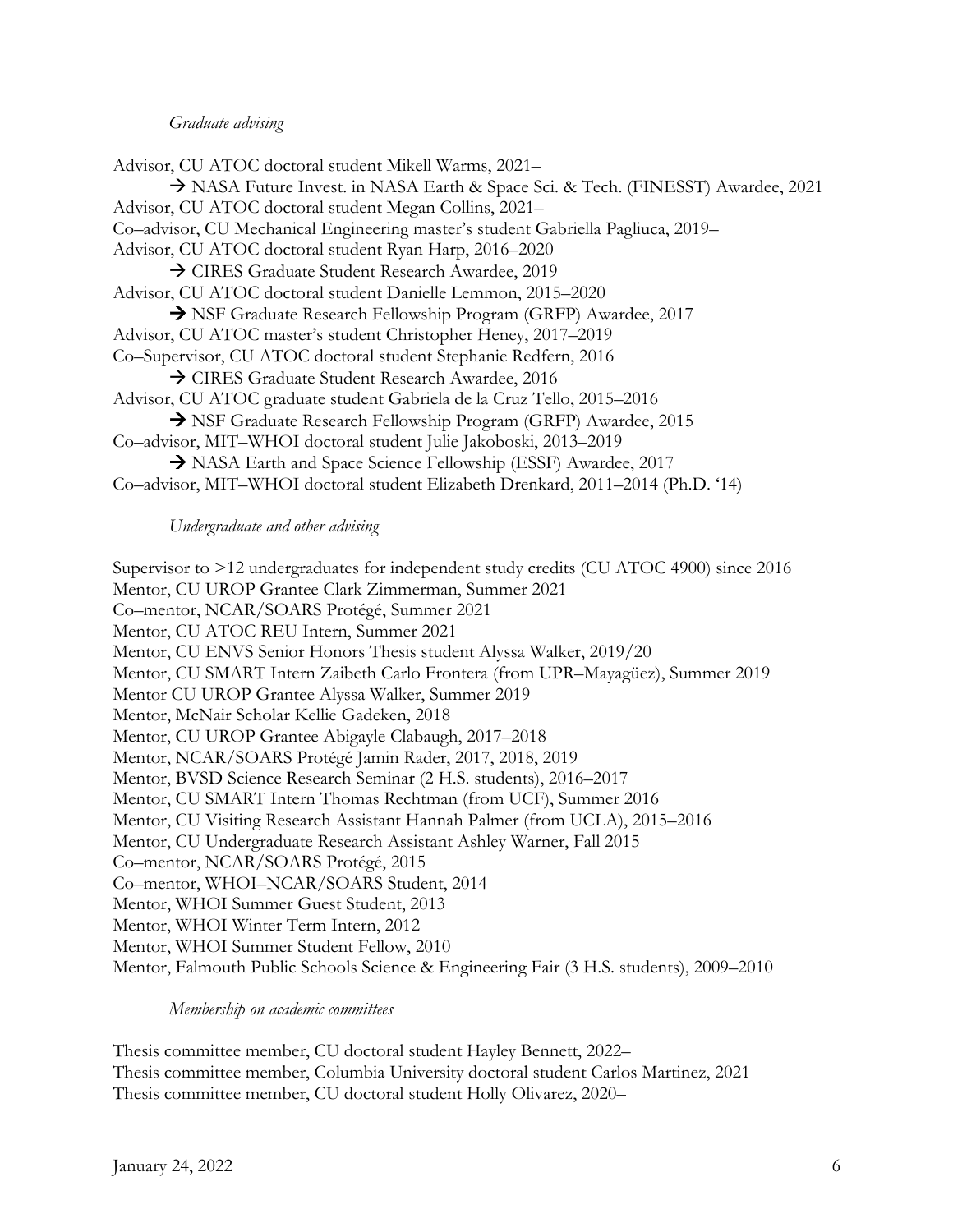Thesis committee member, CU doctoral student Eduard Heijkoop, 2020– Thesis committee member, CU doctoral student Geneviève Elsworth, 2019– Thesis committee member, CU doctoral student Riley Brady, 2018–2021 Chair of comprehensive exam committee, CU doctoral student Tessa Gorte, 2019 External thesis examiner, KAUST (Saudi Arabia) doctoral student Andrew Yip, 2018 Thesis committee member, CU doctoral student Tessa Gorte, 2018– Senior honors thesis committee member, CU Geography major Phillip Kamps, 2018–2019 Senior honors thesis committee member, CU Geography major Luke Tetreau, 2018 Comprehensive exam committee member, CU doctoral student Riley Brady, 2018 Thesis committee member, CU doctoral student Cheng Lu, 2017–2021 Chair of comprehensive exam committee, CU doctoral student Stephanie Redfern, 2018 Thesis committee member, CU doctoral student Stephanie Redfern, 2017–2018 Chair of comprehensive exam & thesis committee, CU doctoral student Rory Laiho, 2016– Thesis committee member, CU doctoral student Bill Frey, 2016– Chair of comprehensive exam committee, CU doctoral student Bill Frey, 2016 Thesis committee member, CU doctoral student Jason West, 2016–2019 Chair of comprehensive exam committee, CU doctoral student Jason West, 2016 Thesis committee member, CU doctoral student Brigitta Rongstad, 2015–2020 Thesis committee member, CU doctoral student Arin Nelson, 2014–2017 Chair of thesis proposal presentation, MIT–WHOI doctoral student Hannah Barkley, 2014 Thesis committee member, CU doctoral student Sean Haney, 2014 General exam committee member, MIT–WHOI doctoral student Alice Alpert, 2013 Thesis committee member, MIT–WHOI doctoral student Alison Criscitiello, 2011–2013 Chair of thesis defense, MIT–WHOI doctoral student Philip Lane, 2011

### *Participation in teaching workshops and activities*

ASSETT Faculty Fellow Program (Spring 2017 through Spring 2018) FTEP Workshop, Teaching Large Classes (Sep. 28, 2016) FTEP Workshop, Getting Around Student Pushback (Sep. 13, 2016) Individual consultation, Center for STEM Learning (Aug. 19, 2015) FTEP Workshop, Learning Goals and Course Design (Aug. 10, 2015)

Grants Awarded (not including external fellowships awarded to supervisees; see *Mentoring Activities*)

An integrated model-proxy approach to understanding Western US hydroclimate change since the last glacial period. NSF Paleo Perspectives on Climate Change, \$549K, 2021–2024, PI. Spectral Analog Forecast Algorithm (SAFA). Venture Partners at CU Boulder, \$22K, 2020, PI.

Using Satellite Observations to Improve Our Understanding of Future Regional Sea Level Change and its Impacts. NASA Sea Level Change Science Team, \$1.3 million, 2020–2024, Co–I.

- Predicting Hurricane Risk along the United States East Coast in a Changing Climate. NSF Prediction of and Resilience against Extreme Events (PREEVENTS), \$2.1 million, 2019– 2023, Co–PI & Institutional PI.
- Climate and Infant Mortality Rates on Tropical Islands. CIRES Innovative Research Program, \$25K, 2019–2020, PI.
- Improved Understanding of air–sea interaction processes and biases in the Tropical Western Pacific using observation sensitivity experiments and global forecast models. NOAA Climate Variability and Predictability, \$567K, 2018–2020, Co–PI & Institutional PI.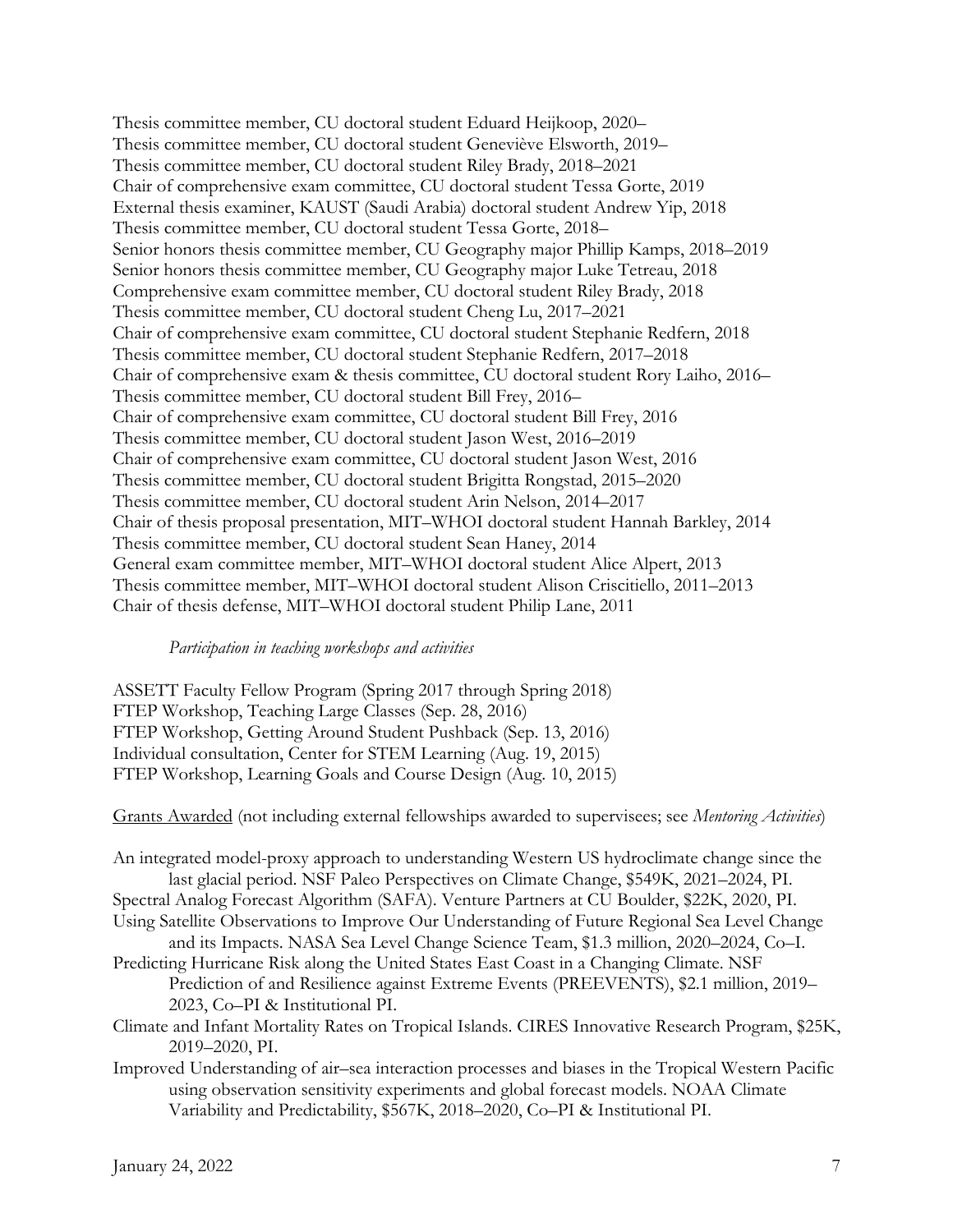- Combining satellite and acoustic remote sensing data with a numerical model to characterize the vertical structure of marine ecosystems. CIRES Innovative Research Program, \$25K, 2017– 2018, PI.
- Validating the Pacific Centennial Oscillation: Integrating models and paleo–data. Singapore Ministry of Education, \$524K, 2017–2020, Funded Collaborator.
- Supplemental Funding for Tier 2 Project: Validating the Pacific Centennial Oscillation: Integrating models and paleo–data. Earth Obs. Singapore, \$199K, 2017–2018, Co–PI.
- An Undercurrent of Change: Big Ocean, Big Data, and Tiny Islands. Alfred P. Sloan Foundation, \$50K, 2014–2017, PI.
- Investigating feedbacks between climate and air travel at a global scale. Microsoft Research / White House Climate Data Initiative, \$40K, 2014–2015, PI.
- Influence of climate change on larval connectivity in the Marianas and analytical training for local scientists. NOAA Coral Reef Conservation Program, \$60K, 2014, Co–PI.
- Impacts of changing climate on Pacific island–based defense installations. DoD Strategic Environmental Research and Development Program (SERDP), \$2.5 million, 2013–2018, Co–PI & Institutional PI.
- Repeat observations by gliders in the equatorial region (ROGER). NSF Physical Oceanography, \$1.7 million, 2012–2016, Co–PI & Institutional PI.
- An exploration of centennial climate variability in the tropics using coupled climate models and coral geochem. WHOI Ocean and Climate Change Institute, \$75K, 2011–2013, PI.
- The American midsummer drought: Causal mechanisms and seasonal–to–interannual predictability. NOAA Modeling, Analysis, Predictions and Projections, \$445K, 2010–2013, PI.
- Constraining thermal thresholds and projections of temperature stress on Pacific coral reefs over the 21st century: Method refinement and application. NSF Biological Oceanography, \$570K, 2010–2013, Co–PI.
- Examining the effects of Arctic warming on coastal landforms and estuarine ecosystems. WHOI Ocean and Climate Change Institute, \$393K, 2010–2012, Co–PI.
- An orographic conduit for Atlantic forcing of Pacific decadal climate variability. WHOI Ocean and Climate Change Institute, \$57K, 2009–2011, PI.
- Understanding tropical–subtropical forcing and predictability of long–term North American drought in coupled models (CLIVAR DRICOMP). NSF Climate and Large–Scale Dynamics, \$30K, 2007–2008, PI.

# Consulting and Contracting

- United Nations Development Programme (Climate Modeling Specialist: Enhanced climate resilience of the Trois–Rivières Watershed in Haiti), 2018.
- United Nations Development Programme (Climate Change Expert: Addressing Climate Vulnerabilities of the Water Sector in the Republic of Marshall Islands), 2017.

# Outreach and Media Engagement

Expert quotes: Reuters/New York Times (Apr. 3, 2020), BBC News (Feb. 10, 2016), Washington Post (Apr. 6, 2017; July 31, 2020), Popular Science (Apr. 6, 2017), Wall Street Journal (Sep. 12, 2017), UK Carbon Brief (Apr. 25, 2018), Nature (Aug. 15, 2018), Forbes (Aug. 25, 2018), New Scientist (Nov. 18, 2019), Mashable (Aug. 27, 2018; Oct. 15, 2018; Apr. 22, 2019; Jun. 4, 2019; Dec. 3, 2019; Jul. 1, 2020), Daily Camera (Apr. 19, 2020), The National (Dec. 26, 2020).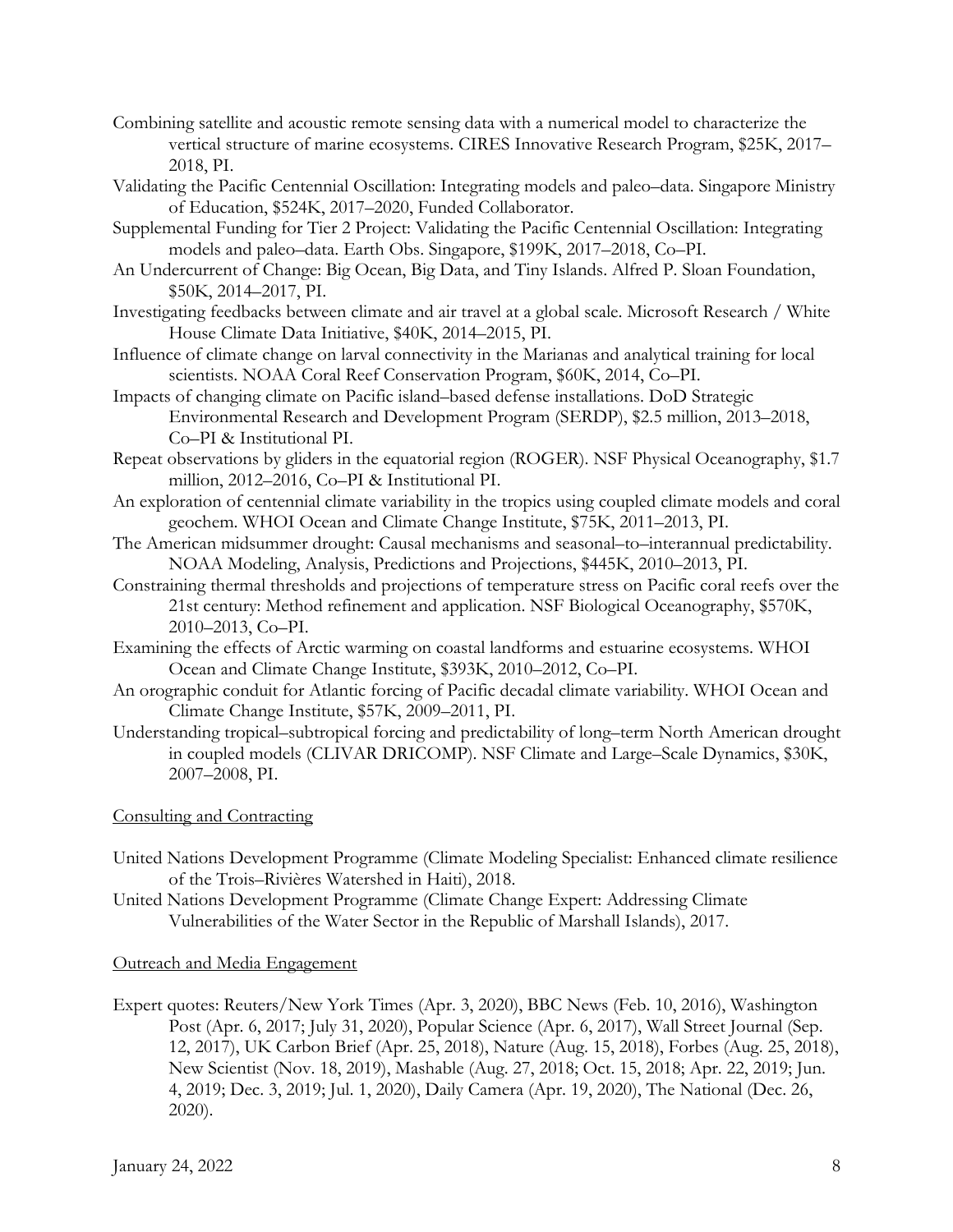- Written/online press coverage of research: The Atlantic, IFLScience, TIME, The Boston Globe, The Washington Post, NBC News, Discovery, The Weather Channel, Scientific American, Slate, Grist, Climate Central, Christian Science Monitor, Newsweek, CNBC, Gizmodo, Business Insider, PRI's The World, Scientific American Español, BBC (UK), BBC Earth (UK), The Independent (UK), The Telegraph (UK), The Guardian (UK), Carbon Brief (UK), La Repubblica (Italy), El Pais (Spain), Gazeta (Russia), The Australian (Australia), Science et Vie (France), Wired, Popular Science, Daily Camera, Boulder Weekly, highlights in *Nature*, *Science*, and *Eos*.
- Television interviews: NBC Nightly News, The Today Show, MSNBC, NBC News Now, Univision, ABC/Denver 7, NBC/Denver 9, CBC (Canada), Global Eye (Isreal).
- Radio interviews: NPR, BBC World Service, PRI's The World, BNR Nieuwsradio (Netherlands), ABC Radio (Australia), 938LIVE (Singapore), Colorado Public Radio, KUNC/Colorado Edition.
- Facilitator, *Writing the Teaching Statement* (a workshop for NCAR ASP & CIRES VFP postdocs), National Center for Atmospheric Research (NCAR), Boulder, CO (Dec. 18, 2018).
- Panelist, *Workshop on Academic Interviews* (a workshop for NCAR ASP & CIRES VFP postdocs), National Center for Atmospheric Research (NCAR), Boulder, CO (Apr. 15, 2021).
- Speaker, *Communicating the Impact of Faculty Research, Scholarship, and Creative Work Workshop*, Research & Innovation Office (RIO), University of Colorado Boulder (May 16, 2018).
- Webinar Panelist, Mentoring Physical Oceanography Women to Increase Retention (MPOWIR), Dec. 8, 2017.
- Career Day Speaker, Eldorado K–8 School, Superior, CO (Dec. 6, 2017).
- Career/Literacy Day Speaker, Rocky Top Middle School, Thornton, CO (Oct. 19, 2018).
- Speaker, Front Range Film Festival: *Sonic Seas* (Apr. 21–23, 2017).
- Contributor, The IUCN Red List of Threatened Species (*Spheniscus mendiculus*).
- Facilitator, *A Career Development Workshop for NSF Geoscience Postdoctoral Researchers*, National Center for Atmospheric Research (NCAR), Boulder, CO (Mar. 11, 2016).
- Video Interview, *More Than Scientists* (Feb. 19, 2018).
- Reddit/Science *Ask Me Anything* (AMA), on behalf of the American Geophysical Union (AGU), doi: 10.15200/winn.145761.11608 (Mar. 10, 2016).
- Keynote speaker, *National Ocean Sciences Bowl*, Boulder, CO (Feb. 27, 2016).
- Scientific advisory for television documentary series, BBC/Atlantic Productions (*Blue Planet 2* and *Mission Galápagos*), 2016.
- *El Niño and the Galápagos*. Invited contribution to the Climate.gov ENSO Blog (Dec. 1, 2015).
- *Atlantic hurricane season starts June 1 – here's what forecasters are watching right now*. Invited article for *The Conversation* (May 18, 2021).

### Books

- Physical Oceanography and Climate, First Edition, Cambridge University Press, ISBN 978-1-108- 42386-1 (Hardback), ISBN 978-1-108-52959-4 (eBook), 2020.
- Climate Modeling for Health Impacts (Chapter 13), in Global Climate Change and Human Health: From Science to Practice, Second Edition (Luber *et al.*, eds), John Wiley & Sons, ISBN 978- 1-119-66795-7 (Paperback), 2021.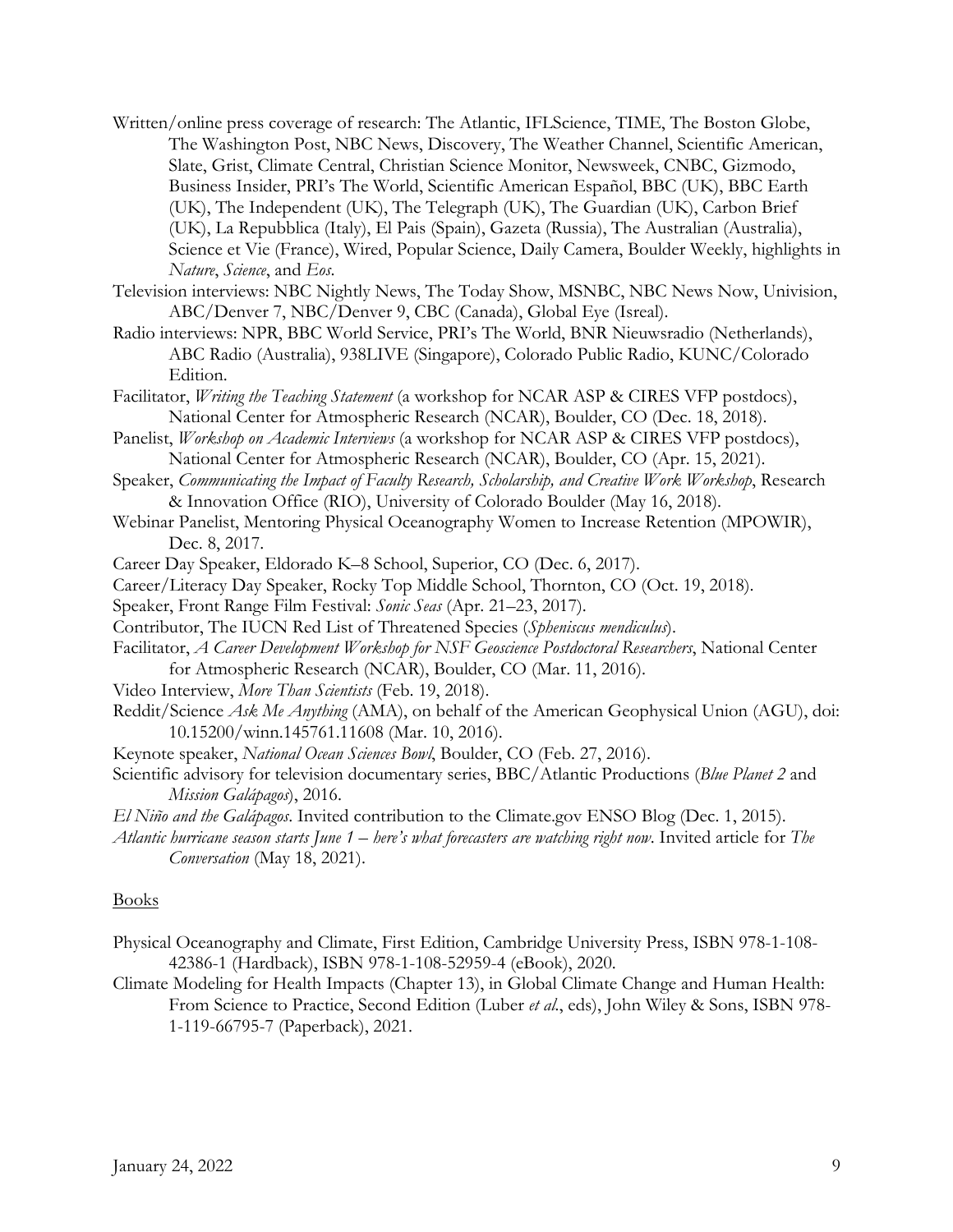Scientific Publications (\* student–led; \*\* postdoc–led; § cited by IPCC report)

*Published, peer–reviewed articles (n = 85, h–index = 24 [WoS], 25 [Scopus], 28 [Google Scholar])*

- Karnauskas, K. B., 2022: A simple coupled model of the wind-evaporation-SST feedback with a role for stability. *J. Climate*, doi: 10.1175/JCLI-D-20-0895.1.
- \*\* Amaya, D. J., M. G. Jacox, J. Dias, M. A. Alexander, K. B. Karnauskas, J. D. Scott, and M. Gehne, 2022: Subseasonal-to-seasonal forecast skill in the California Current System and its connection to coastal Kelvin waves. *J. Geophys. Res.–Oceans*, **127**(1), e2021JC017892, doi: 10.1029/2021JC017892.
- \*\* Amaya, D. J., A. M. Seltzer, K. B. Karnauskas, J. M. Lora, X. Zhang, and P. N. DiNezio, 2022: Air-sea coupling shapes North American hydroclimate response to ice sheets. *Earth Planet. Sci. Lett.*, **578**, doi: 10.1016/j.epsl.2021.117271.
- \*\* Zhang, L., W. Han, K. B. Karnauskas, Y. Li, and T. Tozuka, 2022: Eastward Shift of Interannual Climate Variability in the South Indian Ocean since 1950. *J. Climate*, **35**(2), 561–575, doi: 10.1175/JCLI-D-21-0356.1.
- Goodkin, N. F., D. Samanta, A. Bolton, M. R. M. Ong, P. K. Hoang, S. T. Vo, K. B. Karnauskas, and K. A. Hughen, 2021: Natural and Anthropogenic Forcing of Multi-decadal to Centennial Scale Variability of Sea Surface Temperature in the South China Sea. *Paleoceanogr. Paleoclimatol.*, **36**(10), e2021PA004233, doi: 10.1029/2021PA004233.
- \*\* Sanchez, S. C., and K. B. Karnauskas, 2021: Diversity in the persistence of El Niño events over the last millennium. *Geophys. Res. Lett.*, **48**(18), e2021GL093698, doi: 10.1029/2021GL093698.
- \*\* Samanta, D., N. F. Goodkin, and K. B. Karnauskas, 2021: Volume and heat transport in the South China Sea and Maritime Continent at present and the end of the 21<sup>st</sup> century. *J. Geophys. Res.–Oceans*, **126**(9), e2020JC016901, doi: 10.1029/2020JC016901.
- \* Gadeken, K. R., M. B. Joseph, J. McGlinchy, K. B. Karnauskas, and C. C. Wall, 2021: Predicting subsurface sonar observations with satellite-derived ocean surface data in the California Current Ecosystem. *PLoS One*, **16**(8), e0248297, doi: 10.1371/journal.pone.0248297.
- \*\* Wei, H.–H., A. C. Subramanian, K. B. Karnauskas, C. A. DeMott, M. R. Mazloff, and M. A. Balmaseda, 2021: Tropical Pacific Air-sea Interaction Processes and Biases in CESM2 and their Relation to El Niño Development. *J. Geophys. Res.–Oceans*, **126**(6), e2020JC016967, doi: 10.1029/2020JC016967.
- Karnauskas, K. B., L. Zhang, and K. Emanuel, 2021: The feedback of cold wakes on tropical cyclones. *Geophys. Res. Lett.*, **48**(7), e2020GL091676, doi: 10.1029/2020GL091676.
- \* Harp, R. D., J. M. Colborn, B. Candrinho, K. L. Colborn, L. Zhang, and K. B. Karnauskas, 2021: Interannual Climate Variability and Malaria in Mozambique. *GeoHealth*, **5**(2), e2020GH000322, doi: 10.1029/2020GH000322.
- \*\* Amaya, D. J., M. A. Alexander, A. Capotondi, C. Deser, K. B. Karnauskas, A. J. Miller, and N. J. Mantua, 2021: Are Long-Term Changes in Mixed Layer Depth Influencing North Pacific Marine Heatwaves? [in "Explaining Extremes of 2019 from a Climate Perspective"]. *Bull. Amer. Meteor. Soc.*, **102**(1), S59–S66, doi: 10.1175/BAMS-D-20-0144.1.
- Karnauskas, K. B., L. Zhang, and D. J. Amaya, 2021: The Atmospheric Response to North Atlantic SST Trends, 1870–2019. *Geophys. Res. Lett.*, **48**(2), e2020GL090677, doi: 10.1029/2020GL090677.
- Rudnick, D. L., W. B. Owens, T. M. S. Johnston, K. B. Karnauskas, J. Jakoboski, and R. E. Todd, 2021: The equatorial current system west of the Galápagos Islands during the 2014–2016 El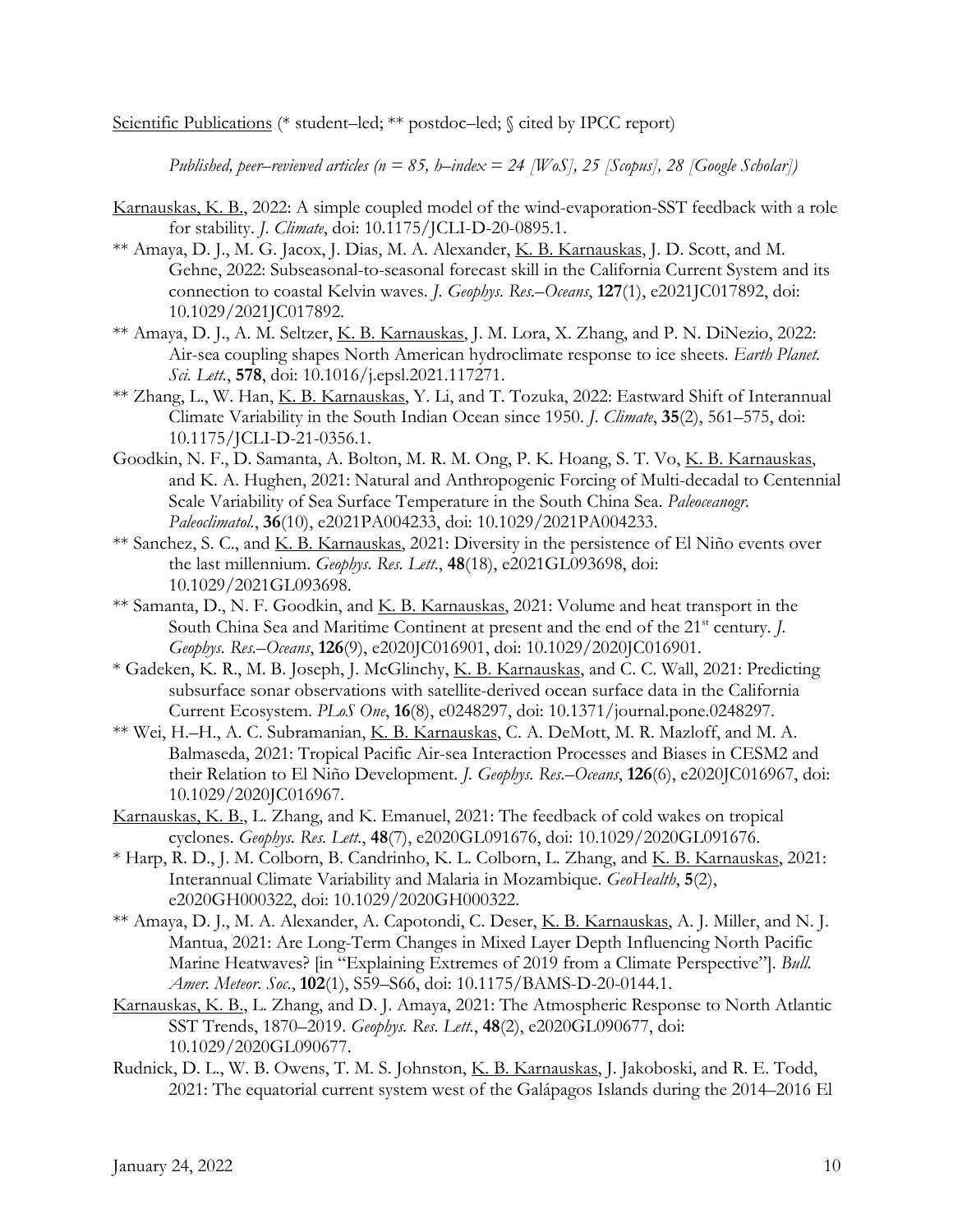Niño as observed by underwater gliders. *J. Phys. Oceanogr.*, **51**(1), 3–17, doi: 10.1175/JPO-D-20-0064.1.

- \* Bramante, J., M. Ford, P. Kench, A. Ashton, M. Toomey, R. Sullivan, K. B. Karnauskas, C. C. Ummenhofer, and J. P. Donnelly, 2020: Increased typhoon activity in the Pacific deep tropics driven by Little Ice Age circulation changes. *Nature Geoscience*, **13**, 806–811, doi: 10.1038/s41561-020-00656-2.
- Karnauskas, K. B., J. Jakoboski, T. M. S. Johnston, W. B. Owens, D. L. Rudnick, and R. E. Todd, 2020: The Pacific Equatorial Undercurrent in Three Generations of Global Climate Models and Glider Observations. *J. Geophys. Res.–Oceans*, **125**(11), e2020JC016609, doi: 10.1029/2020JC016609.
- Karnauskas, K. B., 2020: Physical Diagnosis of the 2016 Great Barrier Reef Bleaching Event. *Geophys. Res. Lett.*, **47**(11), e2019GL086177, doi: 10.1029/2019GL086177.
- Gao, C., R.–H. Zhang, K. B. Karnauskas, L. Zhang, and F. Tian, 2020: Separating freshwater flux effects on ENSO in a hybrid coupled model of the tropical Pacific. *Clim. Dyn.*, **54**, 4605– 4626, doi: 10.1007/s00382-020-05245-y.
- Karnauskas, K. B., S. L. Miller, and A. C. Schapiro, 2020: Fossil fuel combustion is driving indoor CO2 toward levels harmful to human cognition. *GeoHealth*, **4**(5), e2019GH000237, doi: 10.1029/2019GH000237.
- § Staten, P. W., K. M. Grise, S. M. Davis, K. B. Karnauskas, D. W. Waugh, A. Maycock, Q. Fu, K. Cook, O. Adam, I. R. Simpson, R. J. Allen, K. Rosenlof, G. Chen, C. C. Ummenhofer, X.– W. Quan, J. P. Kossin, N. A. Davis, and S.–W. Soon, 2020: Tropical widening: From global variations to regional impacts. *Bull. Amer. Meteor. Soc.*, **101**, E897–E904, doi: 10.1175/BAMS-D-19-0047.1.
- \* Jakoboski, J. K., R. E. Todd, W. B. Owens, K. B. Karnauskas, and D. L. Rudnick, 2020: Bifurcation and Upwelling of the Equatorial Undercurrent West of the Galápagos Archipelago. *J. Phys. Oceanogr.*, **50**, 887–905, doi: 10.1175/JPO-D-19-0110.1.
- § \*\* Samanta, D., B. Rajagopalan, K. B. Karnauskas, L. Zhang, and N. F. Goodkin, 2020: La Niña's Diminishing Fingerprint on the Central Indian Summer Monsoon. *Geophys. Res. Lett.*, **47**(2), e2019GL086237, doi: 10.1029/2019GL086237.
- \* Harp, R. D., and K. B. Karnauskas, 2020: Global Warming to Increase Violent Crime in the United States. *Environ. Res. Lett.*, **15**(3), 034039, doi: 10.1088/1748-9326/ab6b37.
- § \*\* Zhang, L., W. Han, K. B. Karnauskas, G. A. Meehl, A. Hu, N. Rosenbloom, and T. Shinoda, 2019: Indian Ocean Warming Trend Reduces Pacific Warming Response to Anthropogenic Greenhouse Gases: An Interbasin Thermostat Mechanism. *Geophys. Res. Lett.*, **46**, 10882– 10890, doi: 10.1029/2019GL084088.
- § Staten, P. W., K. M. Grise, S. M. Davis, N. A. Davis, and K. B. Karnauskas, 2019: Regional widening of tropical overturning–forced change, natural variability, and recent trends. *J. Geophys. Res.–Atmospheres*, **124**, 6104–6119, doi: 10.1029/2018JD030100.
- \* Lemmon, D. E., and K. B. Karnauskas, 2019: A metric for quantifying El Niño pattern diversity with implications for ENSO–mean state interaction. *Clim. Dyn.*, **52**, 7511–7523, doi: 10.1007/s00382-018-4194-3.
- Goodkin, N. F., A. Bolton, K. A. Hughen, K. B. Karnauskas, S. Griffin, K. H. Phan, S. T. Vo, M. R. Ong, and E. R. M. Druffel, 2019: East Asian Monsoon Variability since the 16th Century. *Geophys. Res. Lett.*, **46**, 4790–4798, doi: 10.1029/2019GL081939.
- Bryan, S. P., K. A. Hughen, K. B. Karnauskas, and J. T. Farrar, 2019: Two Hundred Fifty Years of Reconstructed South Asian Summer Monsoon Intensity and Decadal–Scale Variability. *Geophys. Res. Lett.*, **46**, 3927–3935, doi: 10.1029/2018GL081593.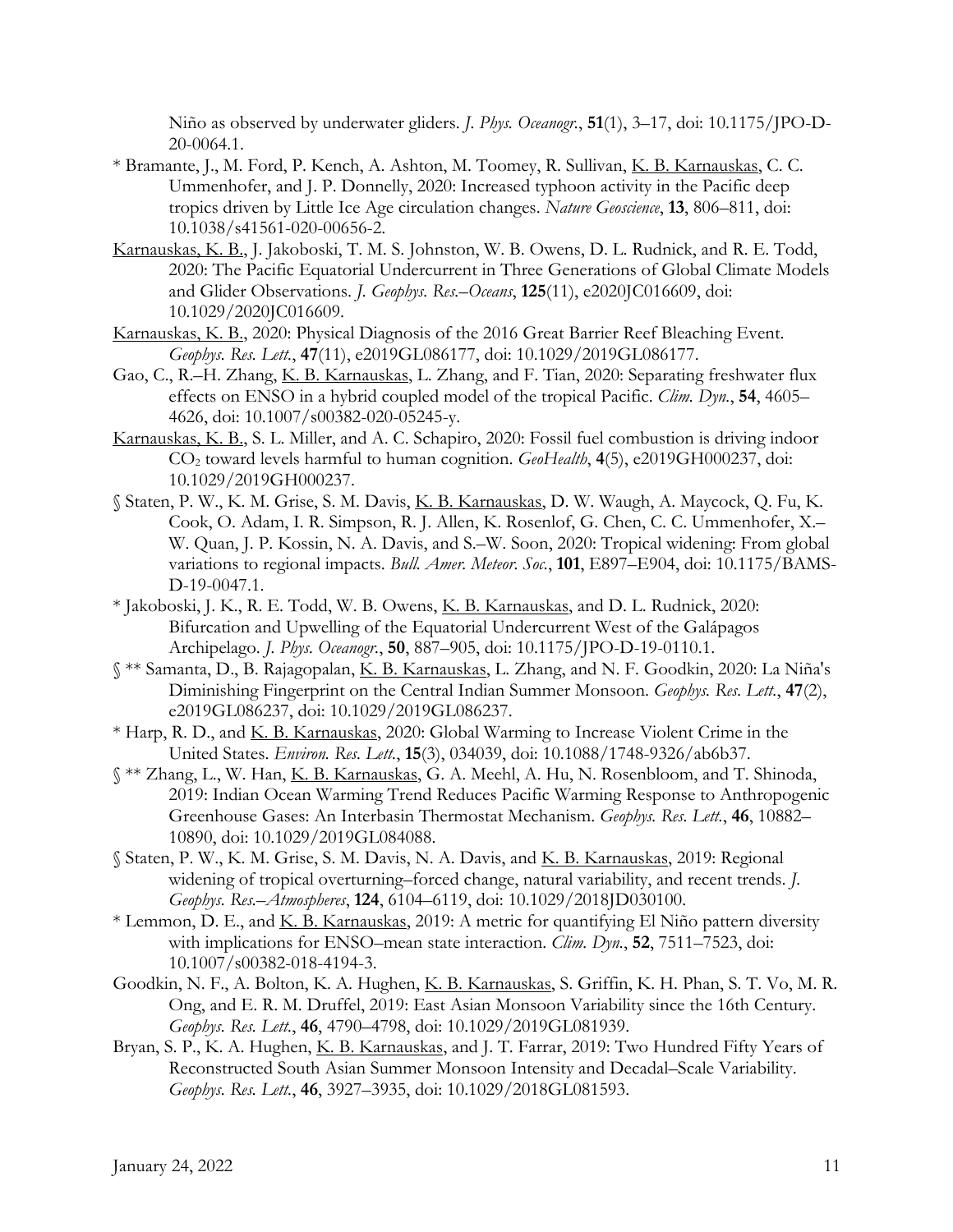- Hamlington, B. D., S. H. Cheon, C. G. Piecuch, K. B. Karnauskas, P. R. Thompson, K.–Y. Kim, J. T. Reager, F. W. Landerer, and T. Frederiske, 2019: The dominant global modes of recent internal sea level variability. *J. Geophys. Res.–Oceans*, **124**, 2750–2768, doi: 10.1029/2018JC014635.
- \*\* Zhang, L., D.–Z. Sun and K. B. Karnauskas, 2019: The Role of the Indian Ocean in Determining the Tropical Pacific SST Response to Radiative Forcing in an Idealized Model. *Dynamics of Atmospheres and Oceans*, **86**, 1–9, doi: 10.1016/j.dynatmoce.2019.02.003.
- § \*\* Samanta, D., K. B. Karnauskas, and N. F. Goodkin, 2019: Tropical Pacific SST and ITCZ Biases in Climate Models: Double Trouble for Future Rainfall Projections? *Geophys. Res. Lett.*, **46**, 2242–2252, doi: 10.1029/2018GL081363.
- § Grise, K. M., S. M. Davis, I. R. Simpson, D. W. Waugh, Q. Fu, R. J. Allen, K. H. Rosenlof, C. C. Ummenhofer, K. B. Karnauskas, A. C. Maycock, X. Quan, T. Birner, and P. W. Staten, 2019: Recent Tropical Expansion: Natural Variability or Forced Response? *J. Climate*, **32**, 1551– 1571, doi: 10.1175/JCLI-D-18-0444.1.
- \* Harp, R. D., and <u>K. B. Karnauskas</u>, 2018: The Influence of Interannual Climate Variability on Regional Violent Crime Rates in the United States. *GeoHealth*, **2**, 356–369, doi: 10.1029/2018GH000152.
- \*\* Samanta, D., K. B. Karnauskas, N. F. Goodkin, S. Coats, J. E. Smerdon, and L. Zhang, 2018: Coupled model biases breed spurious low–frequency variability in the tropical Pacific Ocean. *Geophys. Res. Lett.*, **45**, 10609–10618, doi: 10.1029/2018GL079455.
- \*\* Maroon, E. A., J. E. Kay, and K. B. Karnauskas, 2018: Influence of the Atlantic meridional overturning circulation on the Northern Hemisphere surface temperature response to radiative forcing. *J. Climate*, **31**, 9207–9224, doi: 10.1175/JCLI-D-17-0900.1.
- Karnauskas, K. B., and B. H. Jones, 2018: The interannual variability of sea surface temperature in the Red Sea from 35 years of satellite and *in situ* observations. *J. Geophys. Res.–Oceans*, **123**, 5824–5841, doi: 10.1029/2017JC013320.
- § Karnauskas, K. B., C.–F. Schleussner, J. P. Donnelly, and K. J. Anchukaitis, 2018: Freshwater Stress on Small Island Developing States: Population Projections and Aridity Changes at 1.5°C and 2°C. *Reg. Environ. Change*, **18**, 2273–2282, doi: 10.1007/s10113-018-1331-9.
- § \*\* Coats, S., and K. B. Karnauskas, 2018: A role for the Equatorial Undercurrent in the ocean dynamical thermostat. *J. Climate*, **31**, 6245–6261, doi: 10.1175/JCLI-D-17-0513.1.
- § Karnauskas, K. B., J. K. Lundquist, and L. Zhang, 2018: Southward shift of the global wind energy resource under high carbon dioxide emissions. *Nature Geoscience*, **11**, 38–43, doi: 10.1038/s41561-017-0029-9.
- \*\* Zhang, L., K. B. Karnauskas, J. B. Weiss, and L. M. Polvani, 2018: Observational Evidence of the Downstream Impact on Tropical Rainfall from Stratospheric Kelvin Waves. *Clim. Dyn.*, **50**, 3775–3782, doi: 10.1007/s00382-017-3844-1.
- § \*\* Coats, S., and <u>K. B. Karnauskas</u>, 2017: Are simulated and observed 20<sup>th</sup> century tropical Pacific sea surface temperature trends significant relative to internal variability? *Geophys. Res. Lett.*, **44**, 9928–9937, doi: 10.1002/2017GL074622.
- \*/\*\* Zhang, L., T. Rechtman, K. B. Karnauskas, L. Li, J. P. Donnelly, and J. P. Kossin, 2017: Longwave Emission Trends over Africa and Implications for Atlantic Hurricanes. *Geophys. Res. Lett.*, **44**, 9075–9083, doi: 10.1002/2017GL073869.
- Hamlington, B. D., J. T. Reager, M.-H. Lo, K. B. Karnauskas, and R. R. Leben, 2017: Separating decadal global water cycle variability from sea level rise. *Scientific Reports*, **7**, 995, doi: 10.1038/s41598-017-00875-5.
- \*\* Zhang, L., K. B. Karnauskas, J. P. Donnelly, and K. Emanuel, 2017: Response of the North Pacific Tropical Cyclone Climatology to Global Warming: Application of Dynamical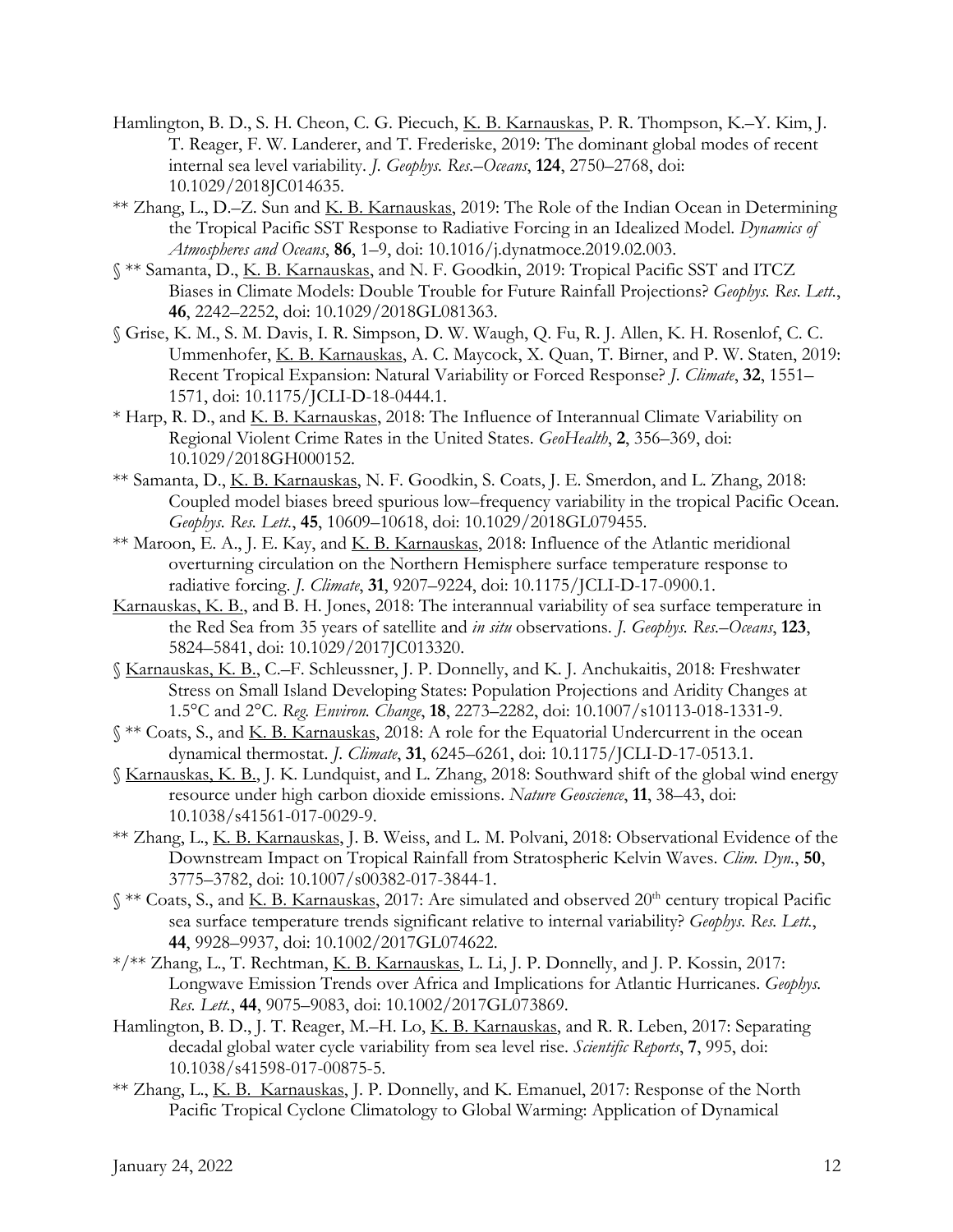Downscaling to CMIP5 Models. *J. Climate*, **30**(4), 1233–1243, doi: 10.1175/JCLI-D-16- 0496.1.

- Karnauskas, K. B., E. Mittelstaedt, and R. Murtugudde, 2017: Paleoceanography of the eastern equatorial Pacific over the past 4 million years and the geologic origins of modern Galápagos upwelling. *Earth Planet. Sci. Lett.*, **460**, 22–28, doi: 10.1016/j.epsl.2016.12.005.
- \*\* Zhang, L., and K. B. Karnauskas, 2017: The Role of Tropical Interbasin SST Gradients in Forcing Walker Circulation Trends. *J. Climate*, **30**(2), 499–508, doi: 10.1175/JCLI-D-16- 0349.1.
- Karnauskas, K. B., G. C. Johnson, and R. Murtugudde, 2017: On the climate impacts of atolls in the central equatorial Pacific. *Int. J. Climatol.*, **37**(1), 197–203, doi: 10.1002/joc.4697.
- \*\* Coats, S., J. E. Smerdon, *Karnauskas, K. B.*, and R. Seager, 2016: The improbable but unexceptional occurrence of megadrought clustering in the American West during the Medieval Climate Anomaly. *Environ. Res. Lett.*, **11**, 074025, doi: 10.1088/1748- 9326/11/7/074025.
- Karnauskas, K. B., and L. Li, 2016: Predicting Atlantic seasonal hurricane activity using outgoing longwave radiation over Africa. *Geophys. Res. Lett.*, **43**(13), 7152–7159, doi: 10.1002/2016GL069792.
- \*\* Li, L., R. W. Schmitt, C. C. Ummenhofer, and K. B. Karnauskas, 2016: North Atlantic salinity as a predictor of Sahel rainfall. *Science Advances*, **2**(5), e1501588, doi: 10.1126/sciadv.1501588.
- § Karnauskas, K. B., J. P. Donnelly, and K. J. Anchukaitis, 2016: Future Freshwater Stress for Island Populations. *Nature Climate Change*, **6**, 720–725, doi: 10.1038/nclimate2987.
- § \*\* Li, L., R. W. Schmitt, C. C. Ummenhofer, and K. B. Karnauskas, 2016: Implications of North Atlantic Sea Surface Salinity for Summer Precipitation over the US Midwest: Mechanisms and Predictive Value. *J. Climate*, **29**(9), 3143–3159, doi: 10.1175/JCLI-D-15-0520.1.
- Karnauskas, K. B., A. L. Cohen, and J. M. Gove, 2016: Mitigation of Coral Reef Warming Across the Central Pacific by the Equatorial Undercurrent: A Past and Future Divide. *Scientific Reports*, **6**, 21213, doi: 10.1038/srep21213.
- Kendall, M. S., M. Poti, and K. B. Karnauskas, 2016: Climate change and larval–transport in the ocean: Fractional effects from physical and physiological factors. *Glob. Chang. Biol.*, **22**, 1532– 1547, doi: 10.1111/gcb.13159.
- § \*\* Trusel, L. D., K. E. Frey, S. B. Das, K. B. Karnauskas, P. K. Munneke, E. van Meijgaard, and M. R. van den Broeke, 2015: Divergent trajectories of Antarctic surface melt under two twenty–first–century climate scenarios. *Nature Geoscience*, **8**, 927–932, doi: 10.1038/ngeo2563.
- Karnauskas, K. B., J. P. Donnelly, H. C. Barkley, and J. E. Martin, 2015: Coupling between Air Travel and Climate. *Nature Climate Change*, **5**, 1068–1073, doi: 10.1038/nclimate2715.
- Karnauskas, K. B., S. Jenouvrier, C. W. Brown, and R. Murtugudde, 2015: Strong sea surface cooling in the eastern equatorial Pacific and implications for Galápagos Penguin conservation. *Geophys. Res. Lett.*, **42**(15), 6432–6437, doi: 10.1002/2015GL064456.
- § Capotondi, A., A. T. Wittenberg, M. Newman, E. Di Lorenzo, J.–Y. Yu, P. Braconnot, J. Cole, B. Dewitte, B. Giese, E. Guilyardi, F.–F. Jin, K. Karnauskas, B. Kirtman, T. Lee, N. Schneider, Y. Xue, and S.–W. Yeh, 2015: Understanding ENSO diversity. *Bull. Amer. Meteor. Soc.*, **96**(6), 921–938, doi: 10.1175/BAMS-D-13-00117.1.
- Karnauskas, K. B., A. L. Cohen, and E. J. Drenkard, 2015: Comment on "Equatorial Pacific coral geochemical records show recent weakening of the Walker Circulation" by J. Carilli et al. *Paleoceanography*, **30**(5), 570–574, doi: 10.1002/2014PA002753.
- \* DeCarlo, T. M., K. B. Karnauskas, K. A. Davis, and G. T. F. Wong, 2015: Climate modulates internal wave activity in the Northern South China Sea. *Geophys. Res. Lett.*, **42**(3), 831–838, doi: 10.1002/2014GL062522.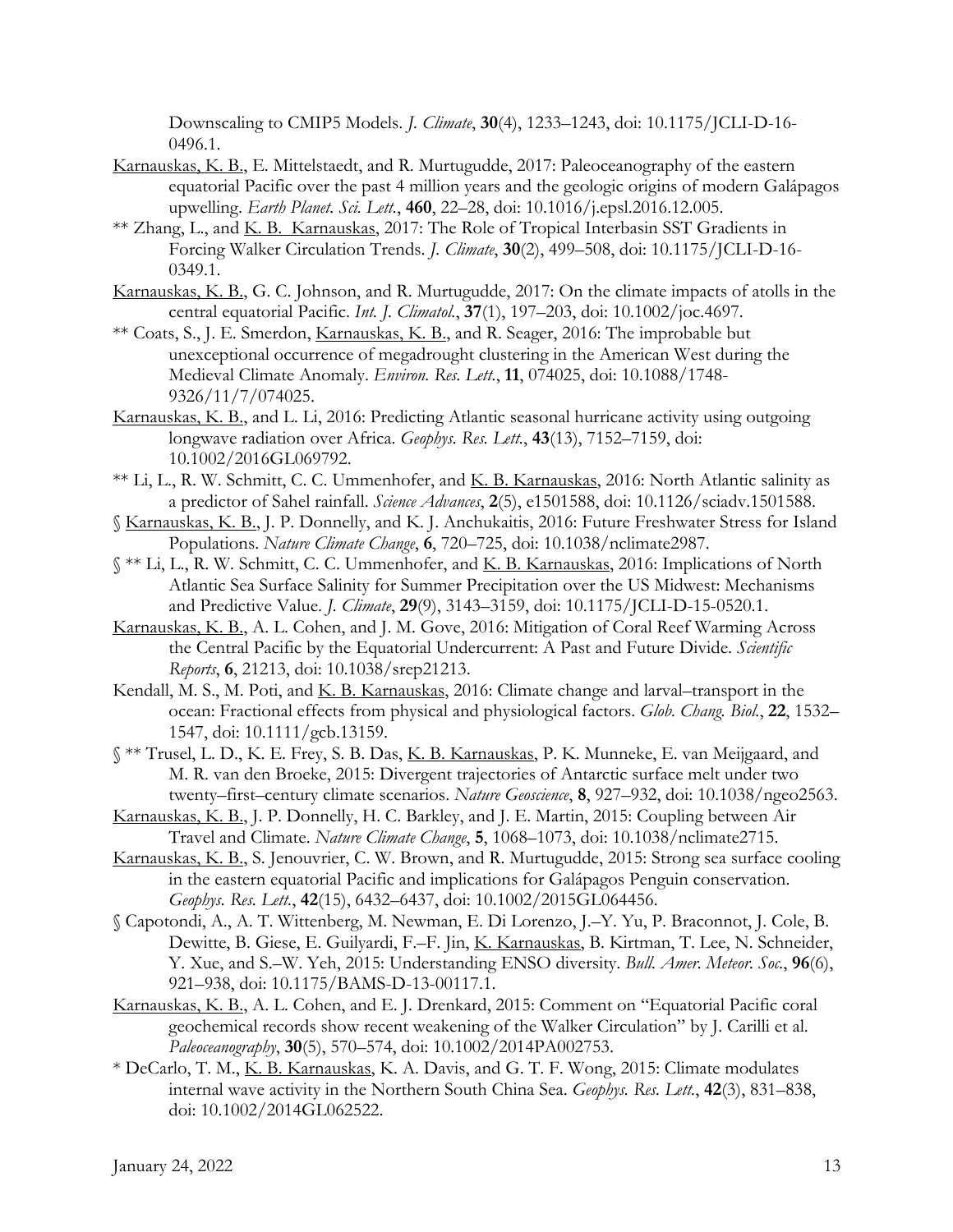- Karnauskas, K. B., R. Murtugudde, and W. B. Owens, 2014: Climate and the Global Reach of the Galápagos Archipelago: State of the Knowledge, in The Galápagos: A Natural Laboratory for the Earth Sciences (eds K. S. Harpp, E. Mittelstaedt, N. d'Ozouville and D. W. Graham), John Wiley & Sons, Inc, Hoboken, New Jersey, doi: 10.1002/9781118852538.ch11.
- \* Leslie, W. R., K. B. Karnauskas, and J. H. Witting, 2014: The Equatorial Undercurrent and TAO sampling bias from a decade at SEA. *J. Atmos. Oceanic Technol.*, **31**(9), 2015–2025, doi: 10.1175/JTECH-D-13-00262.1 (paper), 10.1575/1912/6746 (data), 10.1175/JTECH-D-14- 00187.1 (corrigendum).
- § \* Newby, P. E., B. N. Shuman, J. P. Donnelly, K. B. Karnauskas, and J. Marsicek, 2014: Centennial–to–Millennial Hydrologic Trends and Variability along the North Atlantic Coast, U.S.A., during the Holocene. *Geophys. Res. Lett.*, **41**(12), 4300–4307, doi: 10.1002/2014GL060183.
- Karnauskas, K. B., and C. C. Ummenhofer, 2014: On the dynamics of the Hadley circulation and subtropical drying. *Clim. Dyn.*, **42**(9–10), 2259–2269, doi: 10.1007/s00382-014-2129-1.
- \* Drenkard, E. J., and K. B. Karnauskas, 2014: Strengthening of the Pacific Equatorial Undercurrent in the SODA ocean reanalysis: Mechanisms, ocean dynamics, and implications. *J. Climate*, **27**(6), 2405–2416, doi: 10.1175/JCLI-D-13-00359.1.
- § Maloney, E., and Coauthors, 2014: North American climate in CMIP5 experiments: Part III: Assessment of Twenty–First Century projections. *J. Climate*, **27**(6), 2230–2270, doi: 10.1175/JCLI-D-13-00273.1.
- \* Criscitiello, A. S., S. B. Das, K. B. Karnauskas, M. J. Evans, K. E. Frey, I. Joughin, E. J. Steig, J. R. McConnell, and B. Medley, 2014: Tropical Pacific influence on source and transport of marine aerosols to West Antarctica. *J. Climate*, **27**(3), 1343–1363, doi: 10.1175/JCLI-D-13- 00148.1.
- Karnauskas, K. B., 2014: Arctic forcing of decadal variability in the tropical Pacific Ocean in a high– resolution global coupled GCM. *Clim. Dyn.*, **42**(11–12), 3375–3388, doi: 10.1007/s00382- 013-1836-3.
- Gierach, M. M., M. Messié, T. Lee, K. B. Karnauskas, and M.–H. Radenac, 2013: Biophysical Responses near Equatorial Islands in the Western Pacific Ocean during El Niño/La Niña Transitions. *Geophys. Res. Lett.*, **40**(20), 5473–5479, doi: 10.1002/2013GL057828.
- Sheffield, J., and Coauthors, 2013: North American climate in CMIP5 experiments. Part II: Evaluation of historical simulations of intraseasonal to decadal variability. *J. Climate*, **26**(23), 9247–9290, doi: 10.1175/JCLI-D-12-00593.1.
- Karnauskas, K. B., 2013: Can we distinguish canonical El Niño from Modoki? *Geophys. Res. Lett.*, **40**(19), 5246–5251, doi: 10.1002/grl.51007.
- Karnauskas, K. B., A. Giannini, R. Seager, and A. J. Busalacchi, 2013: A simple mechanism for the climatological midsummer drought along the Pacific coast of Central America. *Atmósfera*, **26**(2), 261–281, doi: 10.1016/S0187-6236(13)71075-0.
- Karnauskas, K. B., J. E. Smerdon, R. Seager, and J. F. Gonzalez–Rouco, 2012: A Pacific centennial oscillation predicted by coupled GCMs. *J. Climate*, **25**(17), 5943–5961, doi: 10.1175/JCLI-D-11-00421.1.
- Karnauskas, K. B., and A. L. Cohen, 2012: Equatorial refuge amid tropical warming. *Nature Climate Change*, **2**(7), 530–534, doi: 10.1038/nclimate1499.
- § Karnauskas, K. B., G. C. Johnson, and R. Murtugudde, 2012: An equatorial ocean bottleneck in global climate models. *J. Climate*, **25**(1), 343–349, doi: 10.1175/JCLI-D-11-00059.1.
- Karnauskas, K. B., R. Murtugudde, and A. J. Busalacchi, 2010: Observing the Galápagos–EUC interaction: Insights and challenges. *J. Phys. Oceanogr.*, **40**(12), 2768–2777, doi: 10.1175/2010JPO4461.1.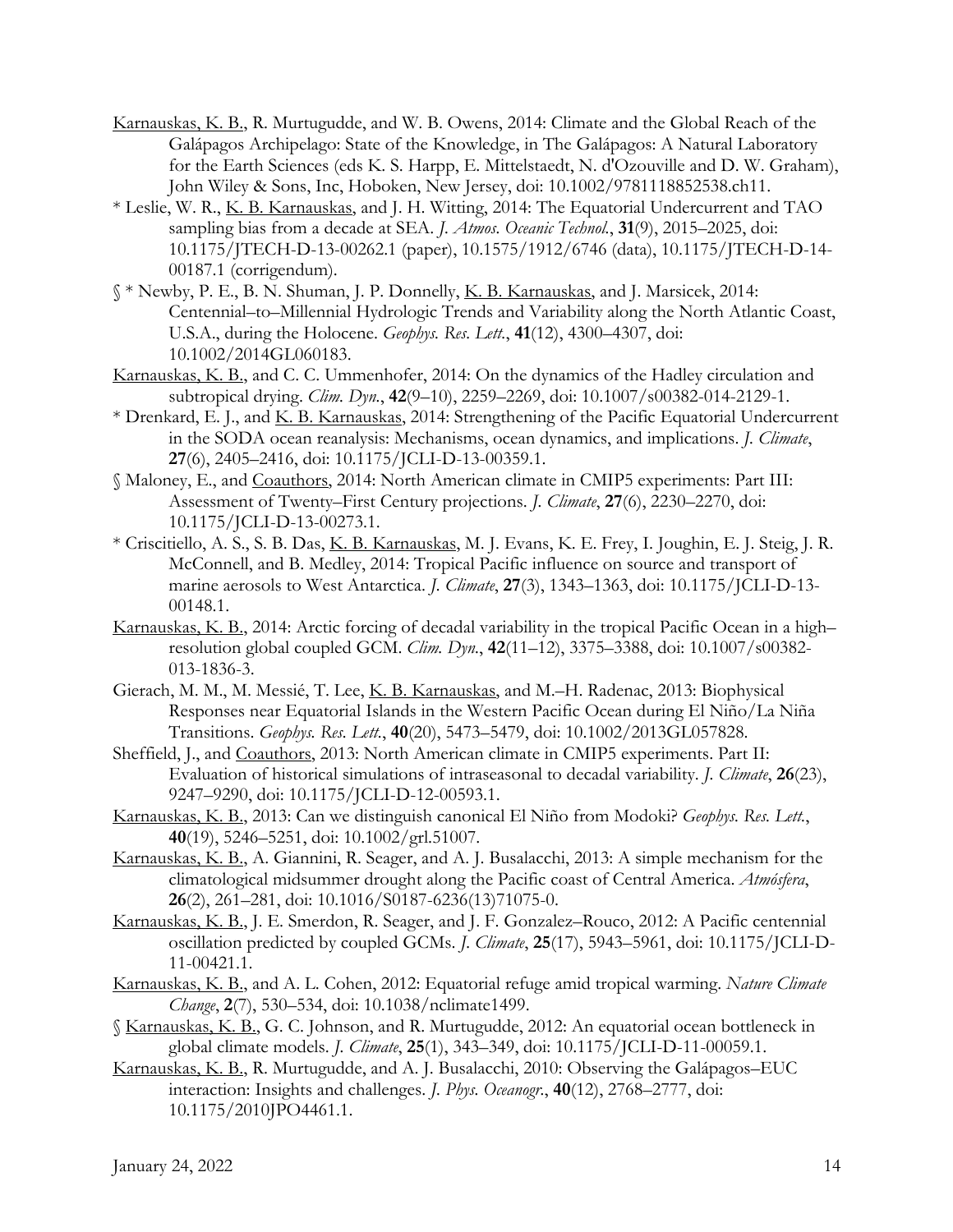- § \*\* Cantin, N. E., A. L. Cohen, K. B. Karnauskas, A. M. Tarrant, and D. C. McCorkle, 2010: Ocean warming slows coral growth in the central Red Sea. *Science*, **329**(5989), 322–325, doi: 10.1126/science.1190182.
- § Karnauskas, K. B., R. Seager, A. Kaplan, Y. Kushnir, and M. A. Cane, 2009: Observed strengthening of the zonal sea surface temperature gradient across the equatorial Pacific Ocean. *J. Climate*, **22**(16), 4316–4321, doi: 10.1175/2009JCLI2936.1.
- Karnauskas, K. B., and A. J. Busalacchi, 2009: The role of SST in the east Pacific warm pool in the interannual variability of Central American rainfall. *J. Climate*, **22**(10), 2605–2623, doi: 10.1175/2008JCLI2468.1.
- Karnauskas, K. B., and A. J. Busalacchi, 2009: Mechanisms for the interannual variability of SST in the east Pacific warm pool. *J. Climate*, **22**(6), 1375–1392, doi: 10.1175/2008JCLI2467.1.
- Karnauskas, K. B., R. Murtugudde, and A. J. Busalacchi, 2008: The effect of the Galápagos Islands on ENSO in forced ocean and hybrid coupled models. *J. Phys. Oceanogr.*, **38**(11), 2519–2534, doi: 10.1175/2008JPO3848.1.
- Karnauskas, K. B., A. J. Busalacchi, and R. Murtugudde, 2008: Low–frequency variability and remote forcing of gap winds over the east Pacific warm pool. *J. Climate*, **21**(19), 4901–4918, doi: 10.1175/2008JCLI1771.1.
- Karnauskas, K. B., A. Ruiz–Barradas, S. Nigam, and A. J. Busalacchi, 2008: North American droughts in ERA–40 global and NCEP North American regional reanalyses: A Palmer Drought Severity Index perspective. *J. Climate*, **21**(10), 2102–2123, doi: 10.1175/2007JCLI1837.1.
- Karnauskas, K. B., R. Murtugudde, and A. J. Busalacchi, 2007: The effect of the Galápagos Islands on the equatorial Pacific cold tongue. *J. Phys. Oceanogr.*, **37**(5), 1266–1281, doi: 10.1175/JPO3048.1.
- Karnauskas, K. B., 2006: The African meridional OLR contrast as a diagnostic for Atlantic tropical cyclone activity and implications for predictability. *Geophys. Res. Lett.*, **33**(6), L06809, doi: 10.1029/2005GL024865.

*Manuscripts submitted*

- \* Jakoboski, J., R. E. Todd, W. B. Owens, K. B. Karnauskas, and D. L. Rudnick (2022) Potential Vorticity and Instability in the Equatorial Undercurrent West of the Galápagos Archipelago. *J. Phys. Oceanogr.*, in revision.
- Buchwald, A. G., E. Thomas, K. B. Karnauskas, E. Grover, K. Kotloff, and E. J. Carlton (2022) The association between rainfall, temperature and reported basic water use: A multi-country analysis. *Environmental Science & Technology*, submitted.
- Karnauskas, K. B. (2022) Whither Warming in the Galápagos? *PLOS Climate*, submitted

*Manuscripts in preparation*

- Karnauskas, K. B., and D. Giglio (2022) Argo reveals the scales and provenance of equatorial island upwelling systems.
- Wei, H.–H., A. C. Subramanian, K. B. Karnauskas, C. A. DeMott, M. R. Mazloff, M. A. Balmaseda, F. Vitart, and B. Sarojini (2022) Tropical Pacific subseasonal forecast: the role of mean state biases, model errors, and ocean data assimilation.
- Karnauskas, K. B., E. A. Maroon, L. Zhang, R. Murtugudde, J. Vialard, T. Izumo, P. Molnar, and E. Mittelstaedt (2022) Atmospheric response to Galápagos upwelling: Implications for climate modeling and paleoclimate.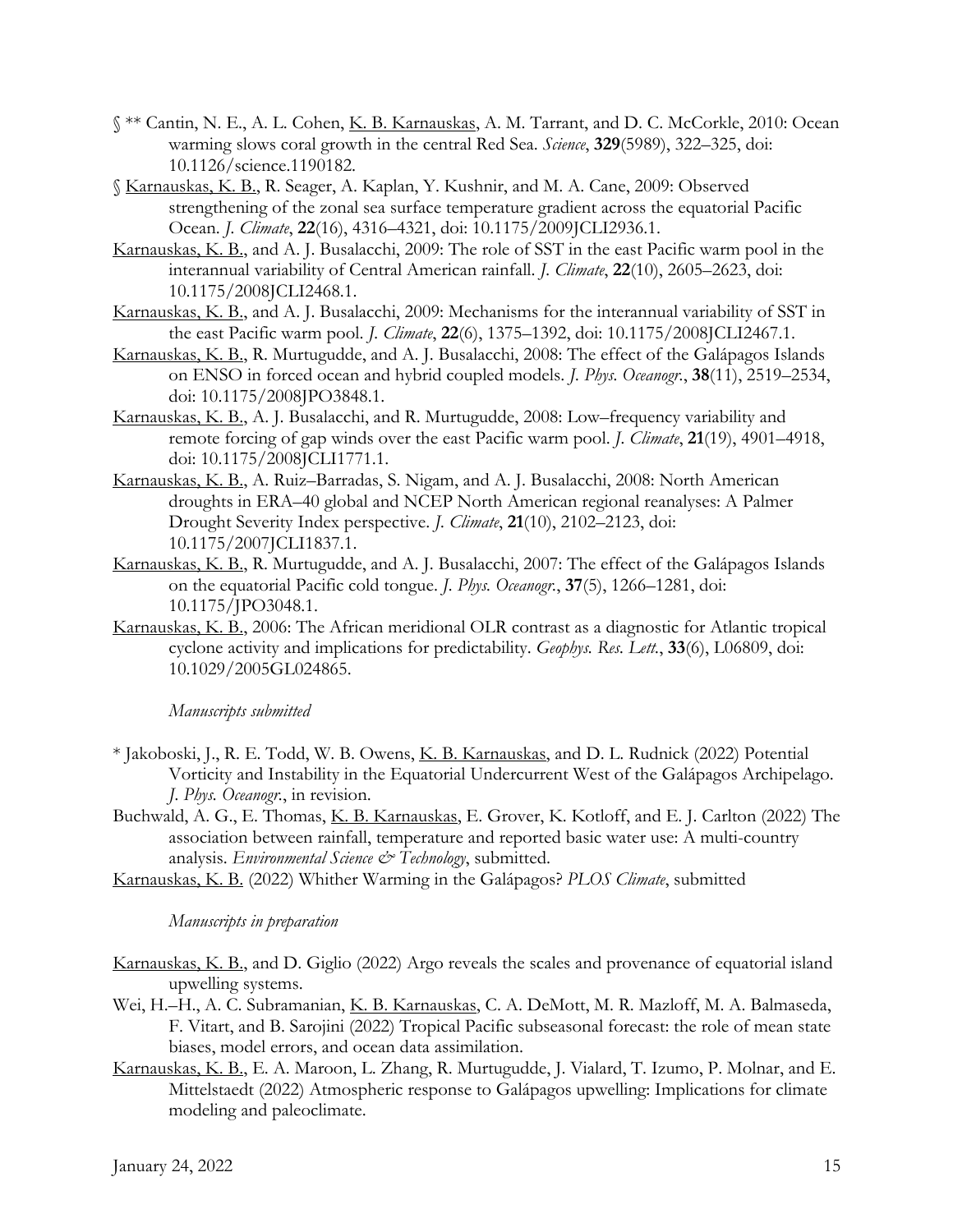Karnauskas, K. B. (2022) El Niño, El Único.

- Karnauskas, K. B., J. Lemery, E. Reno, B. Honigman, I. San Millán, and P. Hackett (2022) The effect of climate variability and change on global altitude sickness.
- \* Lemmon, D. E., and K. B. Karnauskas (2022) Nonlinear Interaction Between Cold Tongue Mode and El Niño.
- Gao, C., D. E. Lemmon, L. Zhang, and K. B. Karnauskas (2022) Ocean nonlinear effects of wind forcing in favor of CP El Nino occurrence.

*Invited articles (soft–reviewed or not peer reviewed)*

- Zhou, L., D. Chen, K. B. Karnauskas, C. Wang, X. Lei, W. Wang, G. Wang, and G. Han, 2018: Introduction to Special Section on Oceanic Responses and Feedbacks to Tropical Cyclones. *J. Geophys. Res.–Oceans*, doi: 10.1002/2018JC013809.
- Karnauskas, K. B., and L. Zhou, 2018: Hurricanes and the sea: It takes two to tango, *Eos*, **99**, doi: 10.1029/2018EO097895.
- Capotondi, A., K. B. Karnauskas, A. Miller, and A. Subramanian, 2017: ENSO diversity and its implications for US West Coast marine ecosystems. *US CLIVAR Variations*, **15**(1), 16–21.
- Karnauskas, K. B., and S. Curtis, 2016: The American Midsummer Drought: Past, Future, and Research Challenges. *US CLIVAR Variations*, **14**(1), 15–21.
- Karnauskas, K. B., 2016: They got to "ask–me–anything." So, what did they want to know?, *Eos*, **97**, doi: 10.1029/2018EO053377.
- Doney, S. C., and K. B. Karnauskas, 2014: Oxygen and climate dynamics. *Nature Climate Change*, **4**(10), 862–863, doi: 10.1038/nclimate2386.
- Karnauskas, K. B., R. Murtugudde, and A. J. Busalacchi, 2008: The effect of the Galápagos Islands on ENSO. *Bull. Amer. Meteor. Soc.–Nowcast*, **89**(7), 966–967.
- Karnauskas, K. B., R. Murtugudde, and A. J. Busalacchi, 2007: Impact of the Galápagos Islands on the equatorial Pacific. *Bull. Amer. Meteor. Soc.–Nowcast*, **88**(3), 302–303.
- Karnauskas, K. B., 2006: Improved modeling of SST in the Pacific cold tongue: Implications for the NCEP GODAS and CFS. *NOAA/NWS Science and Technology Infusion Climate Bulletin*. July, 2006.

*Technical reports, data sets, etc. (soft–reviewed or not peer reviewed)*

- Karnauskas, K. B., 2020: Repeat Observations by Gliders in the Equatorial Region (ROGER) [Data set]. University of Colorado Boulder, doi: 10.25810/PK4Z-N050.
- Rudnick, D. L., W. B. Owens, K. B. Karnauskas, and T. M. S. Johnston, 2020: Repeat Observations by Gliders in the Equatorial Region [Data set]. Scripps Institution of Oceanography, Instrument Development Group, doi: 10.21238/S8SPRAY0090.
- Di Lorenzo, E., A. Miller, C. Anderson, K. Karnauskas, J. Keister, N. Mantua, M. Ohman, and A. Subramanian, 2020: Forecasting ENSO Impacts on Marine Ecosystems of the US West Coast: A Joint US CLIVAR and OCB Workshop Report, 2019–1, 58pp., doi: 10.5065/15kwep41.
- Karnauskas, K. B., 2018: Halley's Wind: Reappraising a Centuries Old Theory for the Trade Winds. *arXiv*: 1801.00740 [physics.hist-ph]
- US CLIVAR Project Office (E. Becker, E. Di Lorenzo, M. Flatau, K. Karnauskas, T. Lee, S. Legg, M. Patterson, R. Perez, K. Uhlenbrock, D. Vimont, and S. Wang), 2017: 2017 US CLIVAR Summit Report, *Report 2017–6*, 38pp., doi: 10.5065/D6CJ8C64.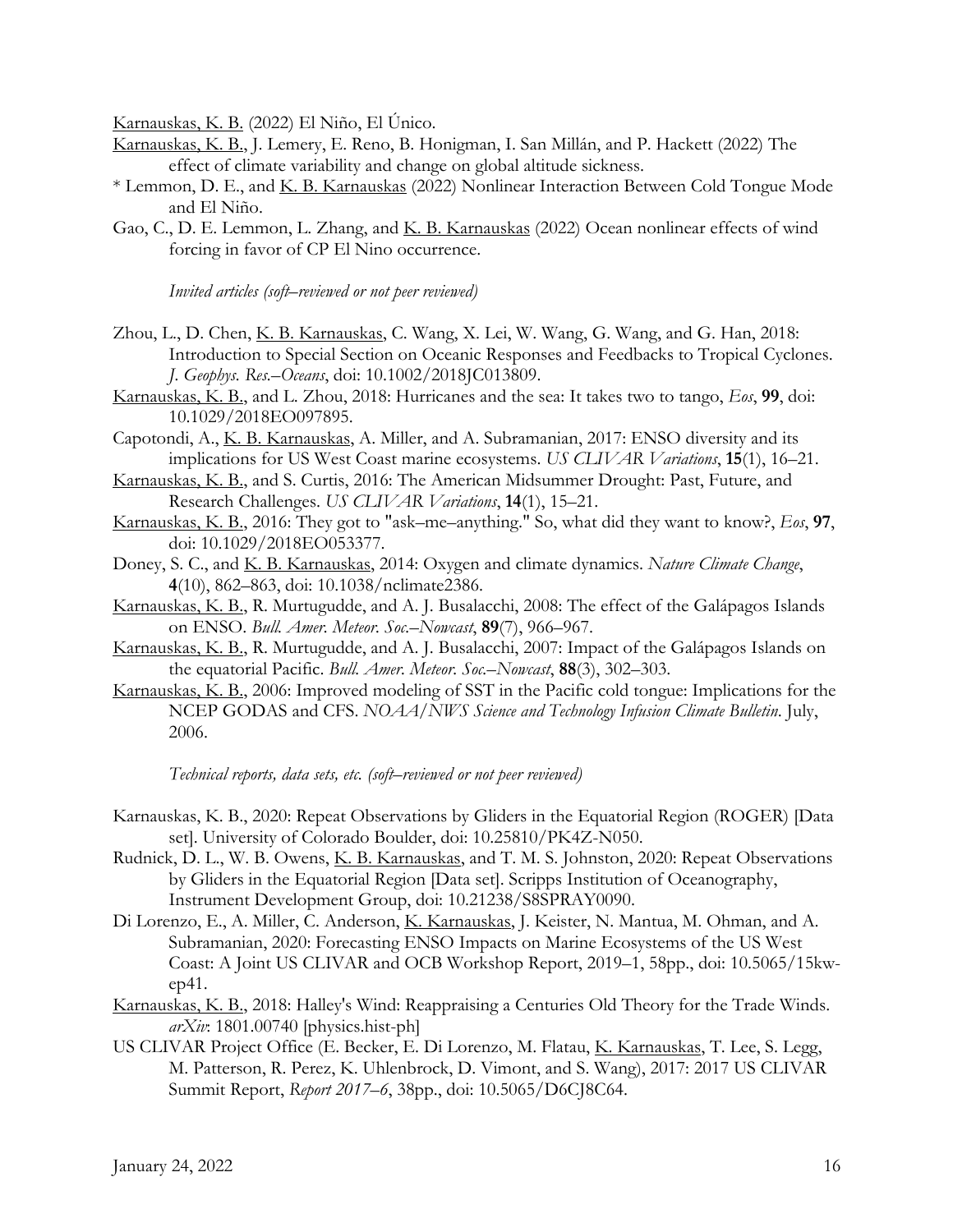- Karnauskas, K. B., J. P. Donnelly, and K. J. Anchukaitis, 2017: An intercomparison of monthly surface air temperature on islands and proximate moorings across the tropical Indo–Pacific. *arXiv*:1707.04603 [physics.ao-ph]
- US CLIVAR PSMI Panel (C. Ummenhofer, K. Karnauskas, M. Flatau, G. Foltz, T. Ito, S. Legg, G. Levy, M. Patterson, S. Penny, K. Reed, H. Seo, J. Sprintall, A. Subramanian, and K. Uhlenbrock), 2017: 2016 US CLIVAR Process Study Model Improvement Panel Report, *Report 2017–2*, 33pp., doi: 10.5065/D6H70D73.
- Boersma, P., C. Cappello, V. Hernan, K. Karnauskas, G. Merlen, P. Parker, A. Steinfurth, and H. Vargas, 2016: *Spheniscus mendiculus*. The IUCN Red List of Threatened Species 2016 (BirdLife International). International Union for Conservation of Nature and Natural Resources, doi: 10.2305/IUCN.UK.2016-3.RLTS.T22697825A93642773.en.
- US CLIVAR Project Office (G. Garfin, K. Karnauskas, G. Levy, A. Miller, D. Menemenlis, M. Patterson, K. Pegion, J. Sprintall, K. Uhlenbrock, C. Ummenhofer, S. Wang, and Y. Xue), 2016: 2015 US CLIVAR Summit Report, *Report 2016–1*, 46pp., doi: 10.5065/D6M61HM7.
- Sheffield, J., A. Barrett, D. Barrie, S. J. Camargo, E. K. M. Chang, B. Colle, D. N. Fernando, R. Fu, K. L. Geil, Q. Hu, X. Jiang, N. Johnson, K. B. Karnauskas, S. T. Kim, J. Kinter, S. Kumar, B. Langenbrunner, K. Lombardo, L. N. Long, E. Maloney, A. Mariotti, J. E. Meyerson, K. C. Mo, J. D. Neelin, S. Nigam, Z. Pan, T. Ren, A. Ruiz–Barradas, R. Seager, Y. L. Serra, A. Seth, D.–Z. Sun, J. M. Thibeault, J. C. Stroeve, C. Wang, S.–P. Xie, Z. Yang, L. Yin, J.–Y. Yu, T. Zhang, and M. Zhao, 2014: Regional climate processes and projections for North America: CMIP3/CMIP5 differences, attribution and outstanding issues. *NOAA Technical Report OAR CPO–2*, 47pp., doi: 10.7289/V5DB7ZRC.
- Karnauskas, K. B., and J. H. Witting, 2014: Shipboard ADCP profiles, central equatorial Pacific Ocean, 2003–2012. Woods Hole Open Access Server, doi: 10.1575/1912/6746.
- US CLIVAR ENSO Diversity Working Group (A. Capotondi, B. Kirtman, A. Wittenberg, M. Newman, N. Schneider, Y. Xue, B. Giese, P. Braconnot, J. Cole, B. Dewitte, E. Guilyardi, F.–F. Jin, T. Lee, K. B. Karnauskas, S.–W. Yeh, J.–Y. Yu), 2013: US CLIVAR ENSO Diversity Workshop Report, *Report No. 2013–1*, 23pp.
- Hellmuth, M. E., D. E. Osgood, U. Hess, A. Moorhead, and H. Bhojwani (eds), 2009: Index insurance and climate risk: Prospects for development and disaster management. Climate and Society No. 2. International Research Institute for Climate and Society (IRI), Columbia University, New York, USA. (Contributing author)
- Dinku, T., A. Giannini, J. Hansen, E. Holthaus, A. Ines, Y. Kaheil, K. Karnauskas, B. Lyon, M. Madajewicz, M. McLaurin, C. Mullally, M. Norton, D. Osgood, N. Peterson, A. Robertson, K. Shirley, C. Small, and M. Vicarelli, 2009: Designing Index–Based Weather Insurance for Farmers in Adi Ha, Ethiopia. Report to Oxfam America. *IRI Technical Report 09–04*, International Research Institute for Climate and Society, Palisades, NY, 81pp.
- Giannini, A., J. W. Hansen, E. Holthaus, A. Ines, Y. Kaheil, K. Karnauskas, M. McLaurin, D. E. Osgood, A. W. Robertson, K. Shirley, and M. Vicarelli, 2009: Designing Index–Based Weather Insurance for Farmers in Central America. Final Report to the World Bank Commodity Risk Management Group, ARD. *IRI Technical Report 09–01*, International Research Institute for Climate and Society, Palisades, NY, 78pp.
- Karnauskas, K. B., R. Seager, A. Kaplan, Y. Kushnir, and M. A. Cane, 2009: The response of the equatorial Pacific Ocean to global warming. Preprints, *AMS 89<sup>th</sup> Annual Meeting*, Phoenix, AZ, 8B.3.
- Alfaro, E., and Coauthors, 2008: A Science and Implementation Plan for the Intra Americas Study of Climate Processes (IASCLIP). Prospectus prepared for the CLIVAR VAMOS Panel, 66pp.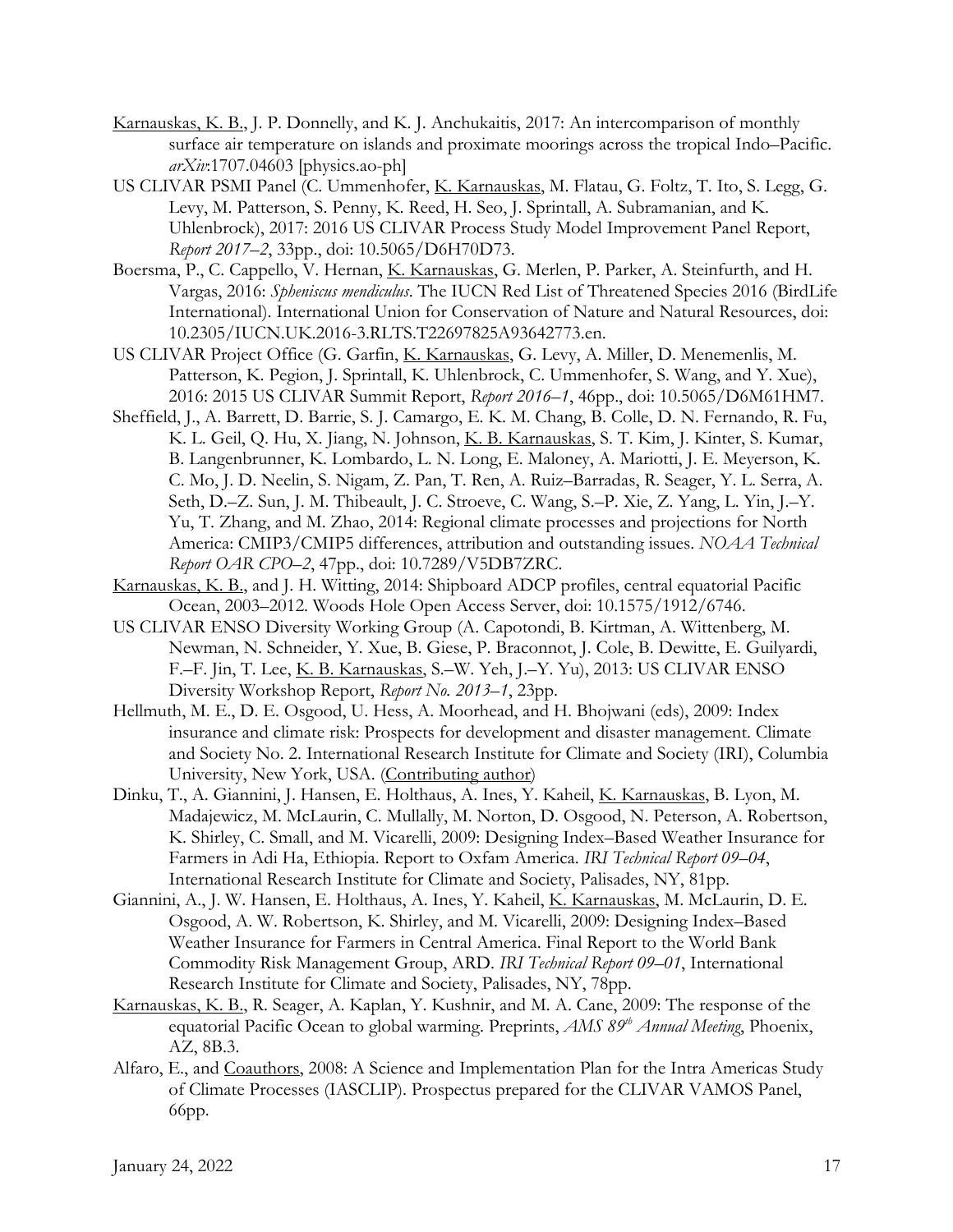Karnauskas, K. B. and L. N. Murphy, 2005: A model based approach to understanding the phase locking of ENSO and the annual cycle. Citable URI: http://hdl.handle.net/1912/6740.

Seminars & Conference Proceedings (\* student–led; \*\* postdoc–led; presenter, if not me)

#### *Invited talks*

- The equatorial current system from underwater gliders off the Galápagos Islands. *University of Michigan Climate & Space Sciences & Engineering (CLaSP) Seminar*, Ann Arbor, MI. Sep. 9, 2021.
- Climate and Health. *US CLIVAR Predictability, Predictions, and Applications Interface (PPAI) Panel Summer Meeting*. Jul. 27, 2021 (remote).
- Patient: Earth. *Noon Conference Series, Internal Medicine Residency Program, Massachusetts General Hospital*, Boston, MA. Nov. 13, 2020 (remote).
- The feedback of cold wakes on tropical cyclones. *Colorado State University*, Fort Collins, CO. Sep. 23, 2020 (remote).
- Climate Change and Medicine. *46th Annual Course on Renal Disease & Electrolyte Disorders*, Aspen, CO. Jul. 25, 2019.
- The Galápagos: A Fluke of Geology, Ocean Circulation, Penguins and Climate. *School of Oceanography Seminar, Shanghai Jiao Tong University*, Shanghai, China. Jun. 13, 2019.
- The feedback of hurricane cold wakes on tropical cyclones. *School of Oceanography Seminar, Shanghai Jiao Tong University*, Shanghai, China. Jun. 10, 2019.
- Data Integration from a Climate Perspective (keynote). *CUPC Workshop on Climate, Migration and Health*, Boulder, CO. May 20–21, 2019.
- The feedback of hurricane cold wakes on tropical cyclones. *King Abdullah University of Science and Technology*, Thuwal, Saudi Arabia. Nov. 6, 2018.
- The Galápagos: A Fluke of Geology, Ocean Circulation, Penguins and Climate. *School of Oceanography Seminar, University of Washington*, Seattle, WA. Oct. 10, 2018.
- Future Freshwater Stress on Small Islands: Population, Aridity and Global Warming Targets. *SERDP/ESTCP Symposium*, Washington, DC. Nov. 28. 2017.
- Equatorial Islands and the Continua of Ocean–Climate Variability. *Earth Observatory Singapore Seminar, Nanyang Technological University*, Singapore. May 9, 2017.
- Equatorial Islands and the Continua of Ocean–Climate Variability. *AOS Colloquium, University of Wisconsin*, Madison, WI. Apr. 10, 2017.
- Dynamical Theory for ENSO Diversity. *King Abdullah University of Science and Technology*, Thuwal, Saudi Arabia. Mar. 9, 2017.
- The Impact of Climate Change on Global Wind Energy: A Tale of Two Hemispheres. *Earth Science and Engineering Seminar, King Abdullah University of Science and Technology*, Thuwal, Saudi Arabia. Mar. 8, 2017.
- Complexity of Tropical Pacific Ecosystem and Biogeochemistry: Diurnal to Decadal, Plankters to Penguins. (R. Murtugudde). *AGU Fall Meeting*, San Francisco, CA. Dec. 12–16, 2016.
- Atlantic hurricanes and outgoing longwave radiation over Africa: From seasonal predictions to climate change projections. *Atmospheric Science Colloquium, Colorado State University*, Fort Collins, CO. Nov. 11, 2016.
- \*\* Implications of North Atlantic Sea Surface Salinity for Summer Precipitation over the US Midwest: Mechanisms and Predictive Value (L. Li). *AGU Fall Meeting*, San Francisco, CA. Dec. 14–18, 2015.
- El Niño and climate change and their effects on air travel and Atlantic hurricanes. *Sea Education Association*, Woods Hole, MA. Sep. 4, 2014.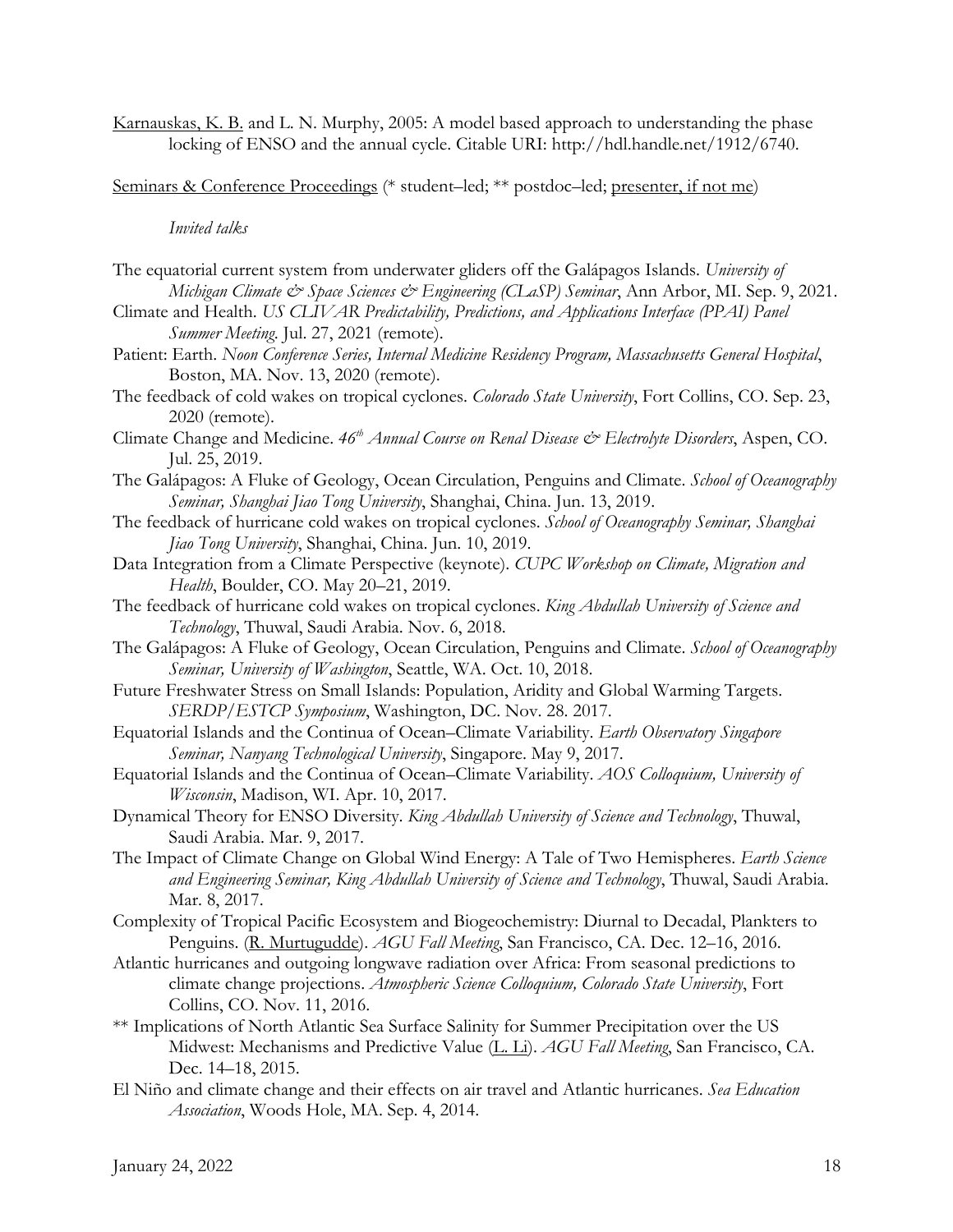- CMIP5 climate models, experiments, and 21<sup>st</sup> century projections. *Morss Colloquium, Woods Hole Oceanographic Institution*, Woods Hole, MA. May 6, 2014.
- An undercurrent of change in the Pacific: Climate dynamics with ecosystem impacts. *CIRES, University of Colorado Boulder*, Boulder, CO. Feb. 17, 2014.
- Climate dynamics and the equatorial Pacific Ocean. *Sea Education Association*, Woods Hole, MA. Feb. 12, 2014.
- An undercurrent of change in the Pacific: Implications for coral reef ecosystems. *OneNOAA Science Seminar, NOAA*, Silver Spring, MD. Jan. 30, 2014.
- An undercurrent of change in the equatorial Pacific: Physical mechanisms and ecosystem implications. *ESSIC, University of Maryland*, College Park, MD. Jan. 28, 2014.
- The Hadley circulation: Dynamics, asymmetry, and CMIP5 projections. *Symposium on Climate Change: Recent Discoveries and Future Challenges, LDEO of Columbia University*, Palisades, NY. May 21–23, 2013.
- La canícula (midsummer drought): Underlying mechanisms, interannual variability, and forced response. *AGU Meeting of the Americas*, Cancun, Mexico. May 14–17, 2013.
- The ocean's role in centennial tropical climate variability and change. *LDEO of Columbia University*, Palisades, NY. Feb. 27, 2012.
- A dynamical mechanism for ocean ecosystem refuge amidst tropical warming. *PAOC/EAPS, Massachusetts Institute of Technology*, Cambridge, MA. Dec. 7, 2011.
- Climate dynamics and change in the equatorial Pacific with implications for marine ecosystems. *Earth & Environmental Sciences, Boston College*, Chestnut Hill, MA. Sep. 28, 2011.
- Tropical Pacific Ocean mean circulation: A model–data intercomparison and implications for climate change projections. *AGU Fall Meeting*, San Francisco, CA. Dec. 13–18, 2010.
- Observed and simulated response of the equatorial Pacific to global warming. *Meteorology and Physical Oceanography, RSMAS, University of Miami*, Miami, FL. May 15, 2009.
- Dynamics of the equatorial Pacific: From the Galápagos to global warming. *Geology & Geophysics*, *Woods Hole Oceanographic Institution*, Woods Hole, MA. Apr. 29, 2009.
- The effect of the Galápagos Islands on the mean state of the equatorial Pacific Ocean and ENSO dynamics. *PODS V Symposium*, Honolulu, HI. Oct. 6, 2008.
- The tropical Pacific: Interesting aspects of variability, and key questions with respect to long–term N. American drought. *LDEO of Columbia University*, Palisades, NY. Feb. 8, 2007.
- Interannual variability of SST and chlorophyll in the east Pacific warm pool: High–resolution satellite observations. *CIOSS, Oregon State University*, Corvallis, OR. Sep. 25, 2006.

# *Contributed talks*

- \*\* Air-Sea Coupling Shapes North American Hydroclimate Response to Ice Sheets During the Last Glacial Maximum (D. Amaya). *AGU Fall Meeting*, New Orleans, LA. Dec. 13–17, 2021.
- \*\* Diversity in the persistence of El Niño events over the last millennium (S. Sanchez). *AGU Fall Meeting*, New Orleans, LA. Dec. 13–17, 2021.
- Vietnam climate experienced multi-decadal variability over the past 400 years, and decoupling of seasonal SST with anthropogenic warming (N. Goodkin).  $14^{th}$  *International Coral Reef Symposium (ICRS)*, Bremen, Germany (Virtual). Jul. 19–23, 2021.
- \* Toward Using Climate to Increase Lead-Time of a Malaria Early Warning System in Mozambique (R. Harp). *4th Planetary Health Annual Meeting*, Virtual, Apr. 25–30, 2021. (Selected as one of the 'Best Abstracts in Planetary Health' to be featured in *The Lancet Planetary Health*.)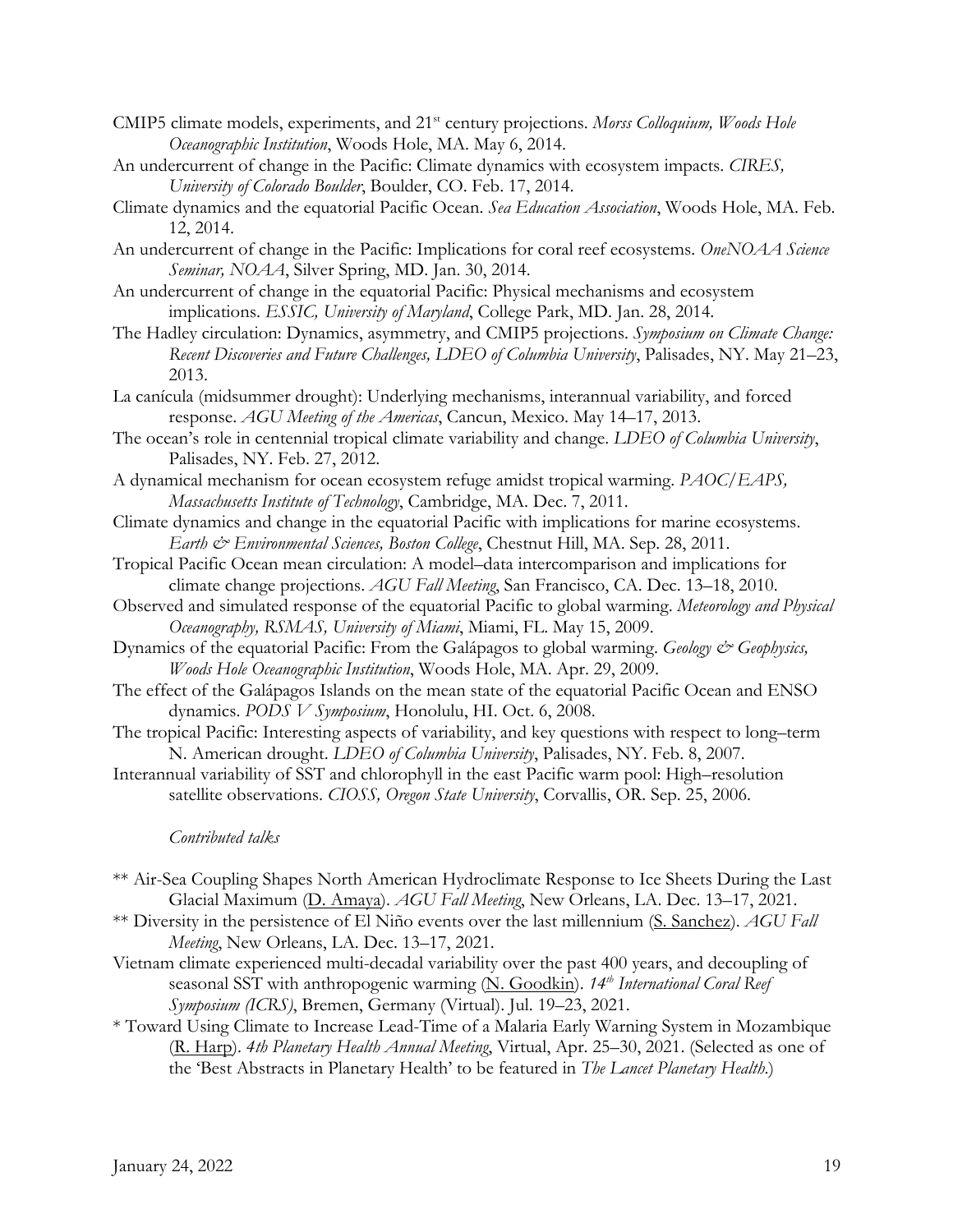- \*\* Role of Regional Ocean Dynamics in Dynamic Sea Level Projections by the end of the 21st Century over Southeast Asia (D. Samanta). *EGU General Assembly 2021*, Virtual. Apr. 19–30, 2021.
- The Pacific Equatorial Undercurrent in Three Generations of Global Climate Models and Glider Observations. *AGU Fall Meeting*, Virtual. Dec. 1–17, 2020.
- \*\* The Impact of Climate Change on Mixed Layer Depth and its Role in Shaping Past and Future Marine Heatwaves (D. Amaya). *AGU Fall Meeting*, Virtual. Dec. 1–17, 2020.
- The association between climate and safe drinking water use: A multi-country analysis (A. Buchwald). *Annual Meeting of the American Society of Tropical Medicine & Hygiene*, Virtual. Nov. 15–19, 2020.
- \*\* Tropical Pacific Air-sea Interaction Processes and Biases in CESM2 (H.–H. Wei). *AGU Ocean Sciences Meeting*, San Diego, CA. Feb. 16–21, 2020.
- \* El Niño pattern diversity and interactions with mean state trends (D. Lemmon). *AMS Annual Meeting*, Boston, MA. Jan. 13–17, 2020.
- \* Projections of Future Changes in United States Violent Crime Under Global Warming (R. Harp). *AMS Annual Meeting*, Boston, MA. Jan. 13–17, 2020.
- \*\* La Niña's Diminishing Fingerprint on the Indian Summer Monsoon (D. Samanta). *AGU Fall Meeting*, San Francisco, CA. Dec. 9–13, 2019.
- Regional Attribution of Tropical Expansion (P. Staten). *AGU Fall Meeting*, San Francisco, CA. Dec. 9–13, 2019.
- \* Estimates of Upwelling in the Vicinity of the Galápagos Archipelago from Glider Observations (J. Jakoboski). *AGU Fall Meeting*, Washington, DC. Dec. 10–14, 2018.
- The feedback of hurricane cold wakes on tropical cyclones. *NCAR Climate*  $\breve{c}$  *Global Dynamics Seminar*, Boulder, CO. Nov. 27, 2018.
- The Galápagos: A Fluke of Geology, Ocean Circulation, Penguins and Climate. *Geology Colloquium, University of Colorado Boulder*, Boulder, CO. Mar. 21, 2018.
- Blending satellite observations with water–column sonar data from a national archive to characterize the distribution of marine life (C. Wall). *ICES Working Group on Fisheries, Acoustics, Science and Technology (WGFAST)*, Seattle, WA. March 20–23, 2018.
- The Galápagos: A Fluke of Geology, Ocean Circulation, Penguins and Climate. *Institute of Arctic and Apline Research Seminar, University of Colorado Boulder*, Boulder, CO. Mar. 19, 2018.
- Climate Change: The Science and the Concerns. *Climate Change and Health Symposium, University of Colorado Anschutz Medical Campus*, Aurora, CO. Mar. 12, 2018.
- El Niño, El Único. *AGU Ocean Sciences Meeting*, Portland, OR. Feb. 11–16, 2018.
- Regional ocean variability off Galápagos and CA during 2014–2017 as observed by underwater gliders (D. Rudnick). *AGU Ocean Sciences Meeting*, Portland, OR. Feb. 11–16, 2018.
- Role of the East Asian Winter Monsoon in Wind Driven, Indo–Pacific Ocean Circulation (N. Goodkin). *AGU Ocean Sciences Meeting*, Portland, OR. Feb. 11–16, 2018.
- Southward shift of the global wind energy resource under high carbon dioxide emissions. *National Renewable Energy Laboratory*, Boulder, CO. Dec. 20, 2017.
- Modulation of Stratospheric Kelvin Wave Activity from the Troposphere (G. Kiladis). *AMS* 19<sup>th</sup> *Conference on the Middle Atmosphere*, Portland, OR. Jun. 26–30, 2017.
- \*\* Variability in AMOC strength modifies the Northern Hemisphere surface temperature response in the CESM Large Ensemble (E. Maroon). *2017 US CLIVAR AMOC Science Team Meeting*, Santa Fe, NM. May 23–25, 2017.
- \*\* Global warming and tropical Pacific sea surface temperature: Why models and observations do not agree. (S. Coats). *EGU General Assembly 2017*, Vienna, Austria. Apr. 23–28, 2017.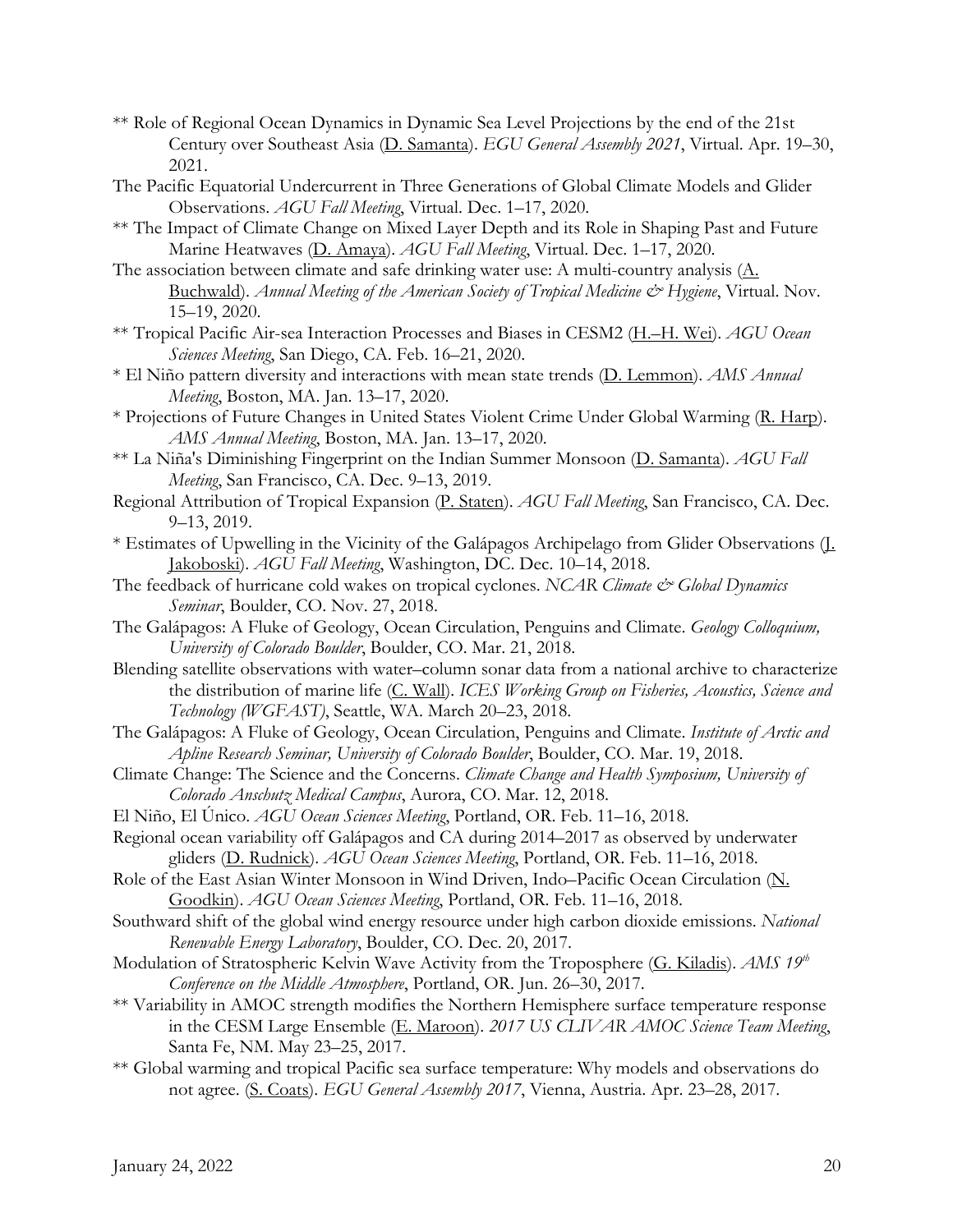- Climate Change Impacts with Human Health Implications. *CU Consortium of Climate Change and Human Health Speaker Series*, University of Colorado Anschutz Medical Campus, Aurora, CO. Apr. 14, 2017.
- \*\* Variability in AMOC strength modifies the North Hemisphere surface temperature response in the CESM LENS simulations (E. Maroon). *NCAR Community Earth System Model (CESM) Ocean Model Working Group Meeting*, Boulder, CO. Feb. 28, 2017.
- Detecting the influence of the Hadley circulation on Atlantic hurricanes through OLR. *NCAR Climate & Global Dynamics Seminar*, Boulder, CO. Jan. 31, 2017.
- Impacts of Climate Change on Global Wind Resources in a CMIP5 Ensemble (J. Lundquist). *8th Conference on Weather, Climate, Water, and the New Energy Economy, 97th Annual Meeting of the AMS,* Seattle, WA. Jan. 22–26, 2017.
- \*\* An ocean dynamical thermostat—dominant in observations, absent in climate models (S. Coats). *AGU Fall Meeting*, San Francisco, CA. Dec. 12–16, 2016.
- Reconstruction of Monsoon Driven South China Sea Surface Ocean Circulation using Coral Δ14C. (N. Goodkin). *AGU Fall Meeting*, San Francisco, CA. Dec. 12–16, 2016.
- The role of the Hadley circulation in modulating Atlantic hurricane activity. *US CLIVAR Working Group on Changing Width of the Tropical Belt Workshop*, Bloomington, IN, Oct. 26–27, 2016.
- Underwater glider observations of the ongoing El Niño (D. Rudnick). *AGU Ocean Sciences Meeting*, New Orleans, LA, Feb. 21–26, 2016.
- Galápagos Penguins in a Warming World: An Exemplar of Biological Loopholes in the Anthropocene. *AGU Fall Meeting*, San Francisco, CA. Dec. 14–18, 2015.
- Climate Change on Tropical Islands: Dynamics and Impacts. *NCAR Climate & Global Dynamics Seminar*, Boulder, CO, Oct. 20, 2015.
- \*\* Implications of North Atlantic Sea Surface Salinity for Summer Precipitation over the US Midwest: Mechanisms and Predictive Value (L. Li). *NOAA 40<sup>th</sup> Climate Diagnostics and Prediction Workshop*, Denver, CO, Oct. 26–29, 2015.
- On the Dynamics of the Hadley Circulation and Subtropical Drying. *AGU Chapman Conference "The Width of the Tropics: Climate Variations and Their Impacts,"* Santa Fe, NM, Jul. 27–31, 2015.
- \*\* North Atlantic Salinity as a Predictor of Sahel Precipitation (L. Li). *AGU Chapman Conference "The Width of the Tropics: Climate Variations and Their Impacts,"* Santa Fe, NM, Jul. 27–31, 2015.
- \* Links between changes in the Hadley Circulation and Oceanic Oxygen Minimum Zones (G. de la Cruz Tello). *AGU Chapman Conference "The Width of the Tropics: Climate Variations and Their Impacts,"* Santa Fe, NM, Jul. 27–31, 2015.
- Predicting Minnesota Rainfall Using Atlantic Ocean Salinities (R. W. Schmitt). *AMS 20th Conf. on Atmospheric and Oceanic Fluid Dynamics*, Minneapolis, MN. Jun. 15–19, 2015.
- Strong sea surface cooling in the eastern equatorial Pacific and implications for Galápagos Penguin conservation. *LDEO of Columbia University*, Palisades, NY. Jun. 4, 2015.
- The interactive relationship between air travel and climate. *NOAA Earth System Research Laboratory, Physical Sciences Division Seminar*, Boulder, CO. May 29, 2015.
- Ocean–atmosphere interaction in the eastern equatorial Pacific: impact of the Galápagos and ecosystem implications. *Laboratoire d'Océanographie et du Climat (LOCEAN), Institut Pierre Simon Laplace (IPSL)*, Paris, France, Mar. 30, 2015.
- Repeat Observations by Gliders in the Equatorial Region west of the Galápagos Archipelago Preliminary Observations and Modeling Studies (W. B. Owens). *Ocean Scale Interactions*, Brest, France. Jun. 25, 2014.
- An undercurrent of change: Assessing potential natural mitigation of ocean warming at the U.S. Pacific Remote Islands. *AGU Ocean Sciences Meeting*, Honolulu, HI. Feb. 24–28, 2014.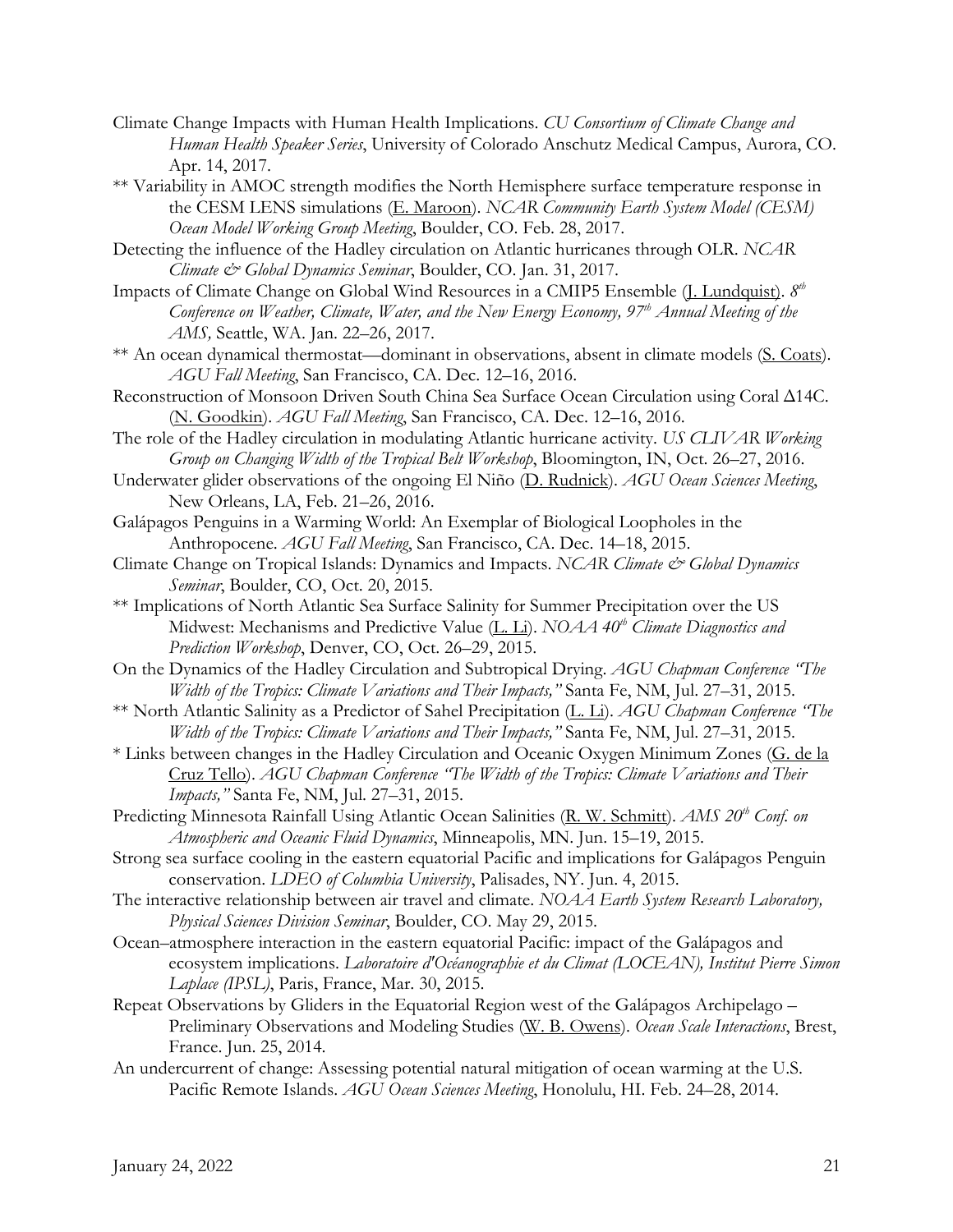- Biophysical responses near equatorial islands in the western Pacific Ocean during El Niño/La Niña transitions (M. M. Gierach). *AGU Ocean Sciences Meeting*, Honolulu, HI. Feb. 24–28, 2014.
- Proxies and observations of temperature and salinity change differ in the caribbean 1900–2000: A challenge to modelers, oceanographers, and paleoceanographers (B. E. Rosenheim). *AGU Ocean Sciences Meeting*, Honolulu, HI. Feb. 24–28, 2014.
- Persistent multidecadal variability in ocean climate recorded in the skeletal bands of tropical corals (A. L. Cohen). *11th Int'l. Conf. on Paleocn.*, Barcelona, Spain. Sep. 1–6, 2013.
- Can we differentiate canonical El Niño from Modoki? *Physical Oceanography, Woods Hole Oceanographic Institution*, Woods Hole, MA. Mar. 19, 2013.
- El Niño typology and trends: Insight from three decades of weekly SST observations. *US CLIVAR ENSO Diversity Workshop*, Boulder, CO. Feb. 6–8, 2013.
- The American Midsummer Drought in CMIP5: Multi–Model Evaluation and Projections. *AGU Fall Meeting*, San Francisco, CA. Dec. 3–7, 2012.
- The American Midsummer Drought in CMIP5: Multi–Model Evaluation and Projections. *NOAA Climate Program Office MAPP Webinar*. Nov. 13, 2012.
- Simulated patterns of unforced centennial–scale climate variability in the tropical Pacific (J. E. Smerdon). *AGU Fall Meeting*, San Francisco, CA. Dec. 5–9, 2011.
- Climate dynamics and change in the equatorial Pacific: Implications for marine ecosystems. *Biology, Woods Hole Oceanographic Institution*, Woods Hole, MA. Oct. 13, 2011.
- Observations of Galápagos Archipelago–EUC interaction: The current state–of–our knowledge. *AGU Ocean Sciences Meeting*, Portland, OR. Feb. 22–26, 2010.
- Anthropogenic climate change in the equatorial Pacific. *Earth System Science Interdisciplinary Center, University of Maryland*, College Park, MD. Oct. 19, 2009.
- Revisiting the EUC–Galápagos interaction: Observations and paleo implications. *Oceanography Section Seminar, NCAR*, Boulder, CO. Oct. 12, 2009.
- The Galápagos Islands and the EUC: Time for a reality check? *Physical Oceanography, Woods Hole Oceanographic Institution*, Woods Hole, MA. Sep. 8, 2009.
- The response of the equatorial Pacific Ocean to global warming. *AGU Fall Meeting*, San Francisco, CA. Dec. 15–19, 2008.
- The effect of the Galápagos Islands on the mean state and ENSO dynamics. *Integrative Grad. Edu. and Res. Training (IGERT), Columbia University*, New York, NY. Feb. 5, 2008.
- Interannual variability of SST in the east Pacific warm pool. *International Union of Geodesy and Geophysics (IUGG)*, Perugia, Italy. Jul. 2–13, 2007.
- Low–frequency variability and remote forcing of gap winds in the eastern tropical Pacific. *International Union of Geodesy and Geophysics (IUGG)*, Perugia, Italy. Jul. 2–13, 2007.
- The effect of the Galápagos Islands on the Pacific cold tongue and ENSO. *International Union of Geodesy and Geophysics (IUGG)*, Perugia, Italy. Jul. 2–13, 2007.
- The incredible shrinking Iguana: Impact of Galápagos (R. Murtugudde). *AGU Joint Assembly*, Acapulco, Mexico. May 22–25, 2007.
- Improvements to the equatorial Pacific cold tongue region in an OGCM: Possible implications for the NCEP GODAS/CFS. *NOAA NCEP/EMC*, Camp Springs, MD. Jun. 20, 2006.
- Plans for the GOES–R series and comparing the Advanced Baseline Imager to that on METEOSAT–8 (J. Gurka). *European Organisation for the Exploitation of Meteorological Satellites (EUMETSAT) Meteorological Satellite Conference*, Prague, Czech Republic. May 31–Jun. 4, 2004.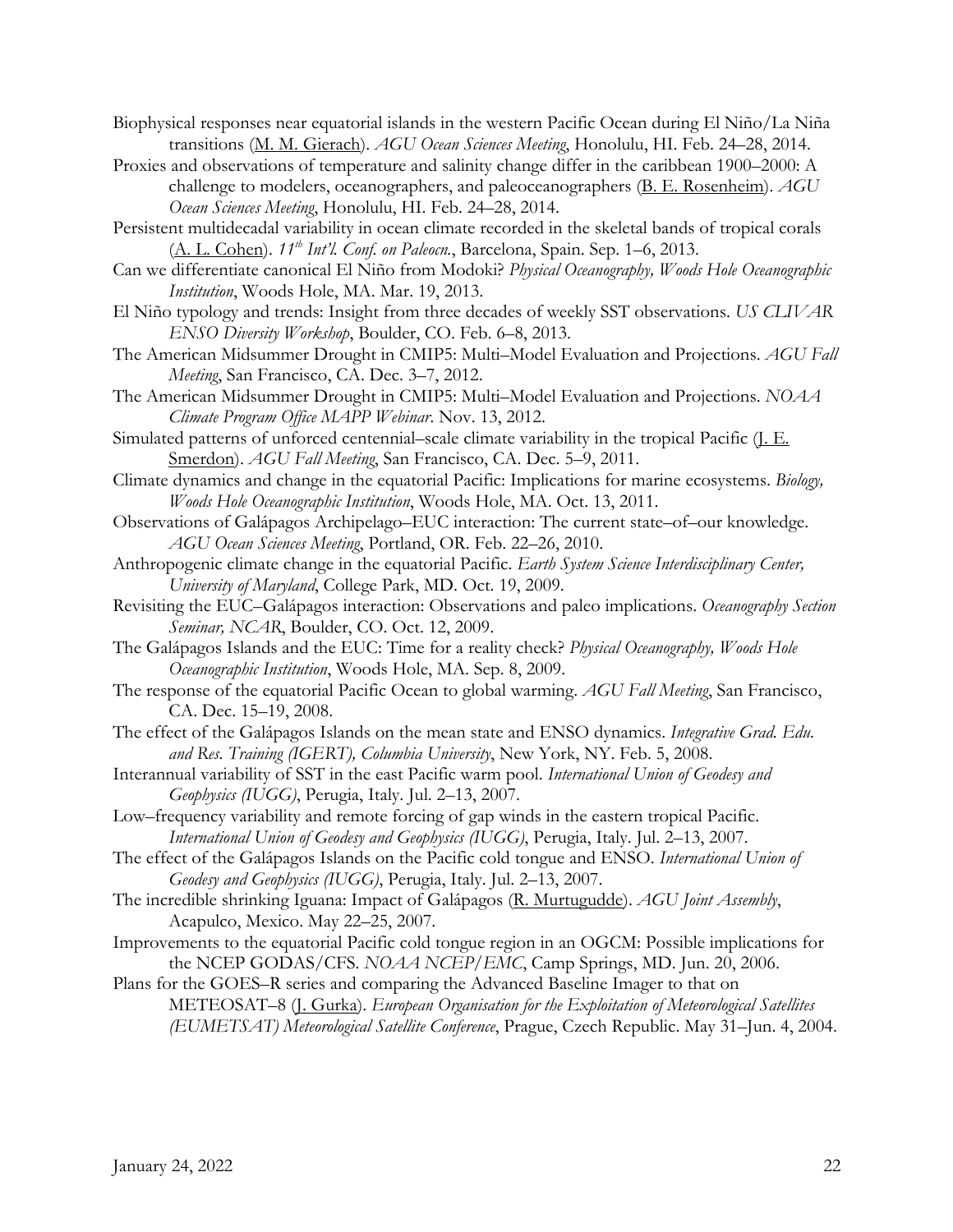### *Posters*

- \*\* Tropical Pacific subseasonal forecast: the role of mean state biases, model errors, and ocean data assimilation (H.–H. Wei). *AGU Fall Meeting*, New Orleans, LA. Dec. 13–17, 2021.
- \*\* Tropical Pacific Air-Sea Interaction: Processes and Biases Relevant to ENSO and MJO (H.–H. Wei). *US CLIVAR Tropical Pacific Observing Needs Workshop*, Virtual, May 24–26, 2021.
- \*\* Equatorial Pacific sea surface temperature is one of the drivers of tropical Pacific double ITCZ bias in climate models (D. Samanta). *US CLIVAR Tropical Pacific Observing Needs Workshop*, Virtual, May 24–26, 2021.
- Diagnosing sources of tropical SST drift in S2S forecast models (C. DeMott). *US CLIVAR Tropical Pacific Observing Needs Workshop*, Virtual, May 24–26, 2021.
- An Innovative Collaboration Between Climate Scientists and Physicians in Medical School Education (H. Linstadt). *AMS Annual Meeting*, Virtual. Jan. 10–15, 2021.
- \*\* Tropical Pacific Air-Sea Interaction: Processes and Biases Relevant to ENSO and MJO (H.–H. Wei). *AGU Fall Meeting*, Virtual. Dec. 1–17, 2020.
- \* Toward Using Climate to Increase Lead-Time of a Malaria Early Warning System in Mozambique (R. Harp). *AGU Fall Meeting*, Virtual. Dec. 1–17, 2020.
- Impact of ocean observation systems on ocean analyses and subseasonal forecasts in the Indo-Pacific region (A. Subramanian). *AGU Fall Meeting*, Virtual. Dec. 1–17, 2020.
- \*\* Dynamic Sea-Level Simulation for Southeast Asia in the CMIP6 HighResMIP models: Mean biases and Changes by the end of the 21st Century (D. Samanta). *AGU Fall Meeting*, Virtual. Dec. 1–17, 2020.
- Long-Term Prediction of Malaria in Mozambique using InterAnnual Climate Variability (J. Colborn). *Annual Meeting of the American Society of Tropical Medicine & Hygiene*, Virtual. Nov. 15–19, 2020.
- The Pacific Equatorial Undercurrent in Three Generations of Global Climate Models and Glider Observations. *CIRES Rendezvous 2020*, Boulder, CO. Aug. 14, 2020.
- \*\* Are long-term changes in mixed layer depth influencing North Pacific marine heatwaves? (D. Amaya). *CIRES Rendezvous 2020*, Boulder, CO. Aug. 14, 2020.
- Water Exchange between the Western Equatorial Pacific Ocean and the South China Sea using coral geochemistry and ROMS (N. Goodkin). *AGU Ocean Sciences Meeting*, San Diego, CA. Feb. 16–21, 2020.
- \*\* Indian Ocean Warming Trend Reduces Pacific Warming Response to Anthropogenic Greenhouse Gases: An Interbasin Thermostat Mechanism (L. Zhang). *AGU Ocean Sciences Meeting*, San Diego, CA. Feb. 16–21, 2020.
- \* Upwelling, Instability, and Mixing West of the Galápagos Archipelago from Glider Observations (J. Jakoboski). *AGU Ocean Sciences Meeting*, San Diego, CA. Feb. 16–21, 2020.
- Regional Attribution of Tropical Expansion (P. Staten). *AMS Annual Meeting*, Boston, MA. Jan. 13– 17, 2020.
- \* The Correlation between Sea Surface Temperature and the Structure of North Pacific Subtropical Anticyclones (A. Walker). *AMS Annual Meeting*, Boston, MA. Jan. 13–17, 2020.
- \* Relating Zonal Variability in Sea Surface Temperature to the Structure of North Pacific Anticyclones (J. Rader). *AMS Annual Meeting*, Boston, MA. Jan. 13–17, 2020.
- Fossil fuel combustion is driving indoor CO<sub>2</sub> toward levels harmful to human cognition. *AGU Fall Meeting*, San Francisco, CA. Dec. 9–13, 2019.
- \*\* Air-sea Interaction Processes and Biases in the Tropical Pacific in relation to El Nino generation in CESM2 (H.–H. Wei). *AGU Fall Meeting*, San Francisco, CA. Dec. 9–13, 2019.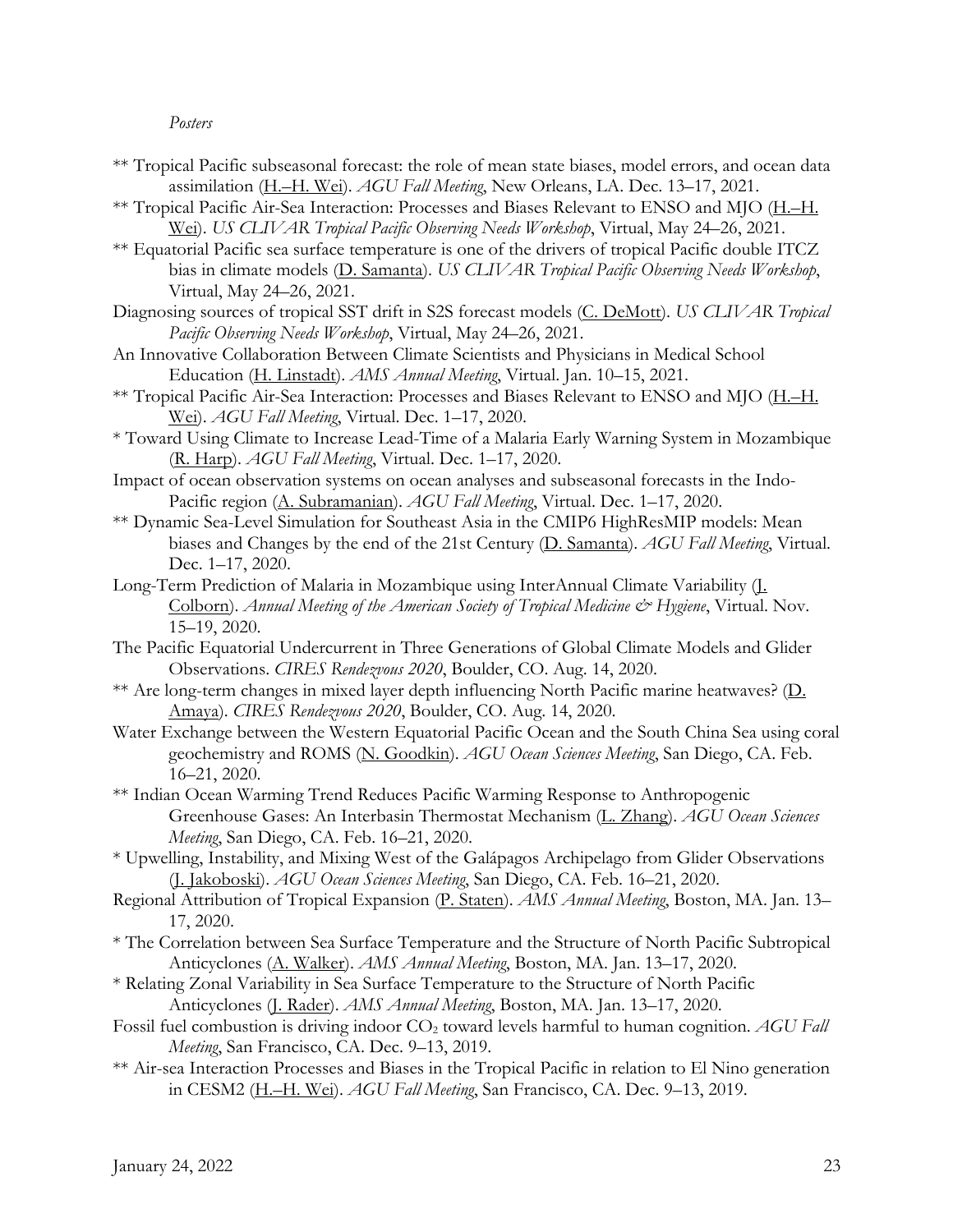- \*\* Indian Ocean Warming Trend Reduces Pacific Warming Response to Anthropogenic Greenhouse Gases: An Interbasin Thermostat Mechanism (L. Zhang). *AGU Fall Meeting*, San Francisco, CA. Dec. 9–13, 2019.
- \* El Niño pattern diversity and interactions with mean state trends (D. Lemmon). *AGU Fall Meeting*, San Francisco, CA. Dec. 9–13, 2019.
- \*\* Understanding air–sea interaction processes and biases in the Tropical Pacific in CESM2 (H.–H. Wei). *2019 CESM Workshop*, Boulder, CO. Jun. 17–19, 2019.
- \* Machine learning and underwater biomass characterization (K. Gadeken). *CIRES Rendezvous 2019*, Boulder, CO. May 17, 2019.
- \* Projecting Future Temperature–Driven Changes in Crime (R. Harp). *CIRES Rendezvous 2019*, Boulder, CO. May 17, 2019.
- \* Application of seasonal climate forecasts to predictions of regional crime anomalies in the United States (R. Harp). *AMS Annual Meeting*, Phoenix, AZ. Jan. 6–10, 2019.
- \* Diurnal Temperature Variability: an Observations–Climate Model Intercomparison (J. Rader). *AMS Annual Meeting*, Phoenix, AZ. Jan. 6–10, 2019.
- Regional tropical expansion—forced, unforced, and observed (P. Staten). *AGU Fall Meeting*, Washington, DC. Dec. 10–14, 2018.
- \* Diurnal Temperature Variability: an Observations–Climate Model Intercomparison (J. Rader). *AGU Fall Meeting*, Washington, DC. Dec. 10–14, 2018.
- \*\* The double ITCZ bias in GCMs: Causes and implications for future rainfall projections (D. Samanta). *SPARC General Assembly 2018*, Kyoto, Japan. Oct. 1–5, 2018.
- \* Application of satellite and acoustic remote sensing data to characterize the spatial distribution of marine life (K. Gadeken and M. Maclennan). *CIRES Rendezvous 2018*, Boulder, CO. May 18, 2018.
- \*\* Constraining atmospheric teleconnections of Pliocene El Niño in the Southeastern United States (J. Wycech). *CIRES Rendezvous 2018*, Boulder, CO. May 18, 2018.
- \*/\*\* Slowdown of the Atlantic Meridional Overturning Circulation: Anthropogenic or Natural Variability? (J. Pucciarelli and P. Sheevam). *CIRES Rendezvous 2018*, Boulder, CO. May 18, 2018.
- \*\* Variability in AMOC strength modifies the Northern Hemisphere surface temperature response in the CESM Large Ensemble (E. Maroon). *CIRES Rendezvous 2018*, Boulder, CO. May 18, 2018.
- \* Influence of Climate Variability on US Regional Assault Rates (R. Harp). *CIRES Rendezvous 2018*, Boulder, CO. May 18, 2018.
- \*\* A systematic bias in the relationship between equatorial zonal wind stress and equatorial undercurrent strength with implications for SST trends (S. Coats). *US CLIVAR Bridging Sustained Observations & Data Assimilation for TPOS 2020 Workshop*, Boulder, CO. May 1–3, 2018.
- \* A Metric for Quantifying ENSO Diversity with Implications for ENSO–Mean State Interaction (D. Lemmon). *US CLIVAR Bridging Sustained Observations & Data Assimilation for TPOS 2020 Workshop*, Boulder, CO. May 1–3, 2018.
- \*\* The relationship between GCM biases and internal low–frequency variability in the tropical Pacific (D. Samanta). *EGU General Assembly*, Vienna, Austria. Apr. 8–13, 2018.
- Highlighting a Recent Special Collection on Ocean–Tropical Cyclone Interaction in *JGR–Oceans*. *AGU Ocean Sciences Meeting*, Portland, OR. Feb. 11–16, 2018.
- \* Seasonal Dynamics of Productivity in the Southern Red Sea using Satellite Measurements (J. Rader). *AGU Ocean Sciences Meeting*, Portland, OR. Feb. 11–16, 2018.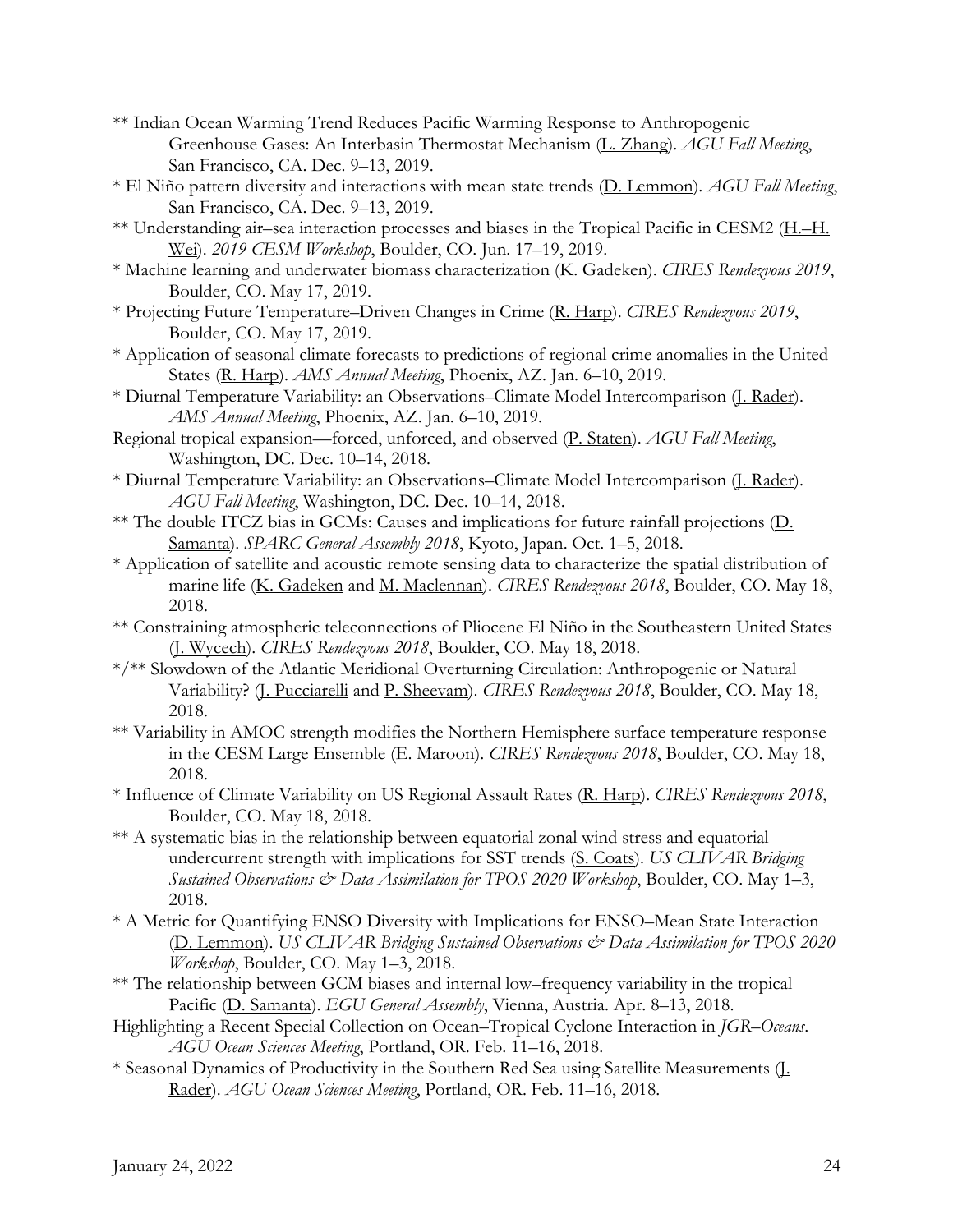\* Using Argo Data to Observe the Vertical Structure of Tropical Instability Waves in the Pacific Ocean (J. Jakoboski). *AGU Ocean Sciences Meeting*, Portland, OR. Feb. 11–16, 2018.

Application of satellite and acoustic remote sensing data to characterize the spatial distribution of marine life (C. Wall). *AGU Ocean Sciences Meeting*, Portland, OR. Feb. 11–16, 2018.

- \*\* The influence of AMOC strength variability on surface temperatures (E. Maroon). *AGU Ocean Sciences Meeting*, Portland, OR. Feb. 11–16, 2018.
- \*\* Is the Pacific centennial scale oscillation in climate models due to mean state ENSO bias? (D. Samanta). Earth Obs. of Singapore, Nanyang Tech. University, Singapore. Jan. 8, 2018.
- Future Freshwater Stress on Small Islands: Population, Aridity and Global Warming Targets. *AGU Fall Meeting*, New Orleans, LA. Dec. 11–15, 2017.
- \* Influence of Climate Variability on US Regional Homicide Rates (R. Harp). *AGU Fall Meeting*, New Orleans, LA. Dec. 11–15, 2017.
- Separating Decadal Global Water Cycle Variability From Sea Level Rise (B. Hamlington). *International WCRP/IOC Conference on Regional Sea Level Changes and Coastal Impacts*, New York, NY. Jul. 10–14, 2017.
- \*\* Variability in AMOC strength modifies the Northern Hemisphere surface temperature response in the CESM Large Ensemble (E. Maroon). *CIRES Rendezvous 2017*, Boulder, CO. May 18, 2017.
- \* Implications of Changing Temperatures on US Crime Rates (R. Harp). *CIRES Rendezvous 2017*, Boulder, CO. May 18, 2017.
- \*\* Response of the North Pacific Tropical Cyclone Climatology to Global Warming: Application of Dynamical Downscaling to CMIP5 Models. (L. Zhang). *AGU Fall Meeting*, San Francisco, CA. Dec. 12–16, 2016.
- \*\* Response of the North Pacific Tropical Cyclone Climatology to Global Warming: Application of Dynamical Downscaling to CMIP5 Models. (L. Zhang). *Earth System and Space Science Poster Conf.*, Boulder, CO, Dec. 2, 2016.
- \* Implications of changing temperatures on US crime rates (R. Harp). *Earth System and Space Science Poster Conf.*, Boulder, CO, Dec. 2, 2016.
- Future Freshwater Stress for Island Populations. *International CLIVAR Open Science Conference*, Qingdao, China. Sep. 18–25, 2016.
- A Robust Metric for ENSO Pattern Diversity Applied to Historical Observations and Coupled Models. *International CLIVAR Open Science Conference*, Qingdao, China. Sep. 18–25, 2016.
- \*\* North Atlantic Salinity as a Predictor of Extreme Precipitation Events in the US Midwest (L. Li). *International CLIVAR Open Science Conference*, Qingdao, China. Sep. 18–25, 2016.
- Future Freshwater Stress for Island Populations. *CIRES Rendezvous 2016*, Boulder, CO. May 13, 2016.
- \* The Impact of Land Cover Change in the Sahel on Atmospheric Circulation and Hydrology in Atmospheric Model Simulations (S. Redfern). *CIRES Rendezvous 2016*, Boulder, CO. May 13, 2016.
- \*\* Subseasonal Stratospheric Waves and their Impact on Tropical Rainfall (L. Zhang). *CIRES Rendezvous 2016*, Boulder, CO. May 13, 2016.
- \*\* An ocean dynamical thermostat—dominant in observations, absent in climate models (S. Coats). *CIRES Rendezvous 2016*, Boulder, CO. May 13, 2016.
- \*\* North Atlantic Sea Surface Salinity as a Predictor of Sahel Rainfall (L. Li). *AGU Ocean Sciences Meeting*, New Orleans, LA, Feb. 21–26, 2016.
- \* Influence of Tropical Instability Waves on the Pacific Equatorial Undercurrent and Topographic Upwelling West of the Galápagos Archipelago (J. Jakoboski). *AGU Ocean Sciences Meeting*, New Orleans, LA, Feb. 21–26, 2016.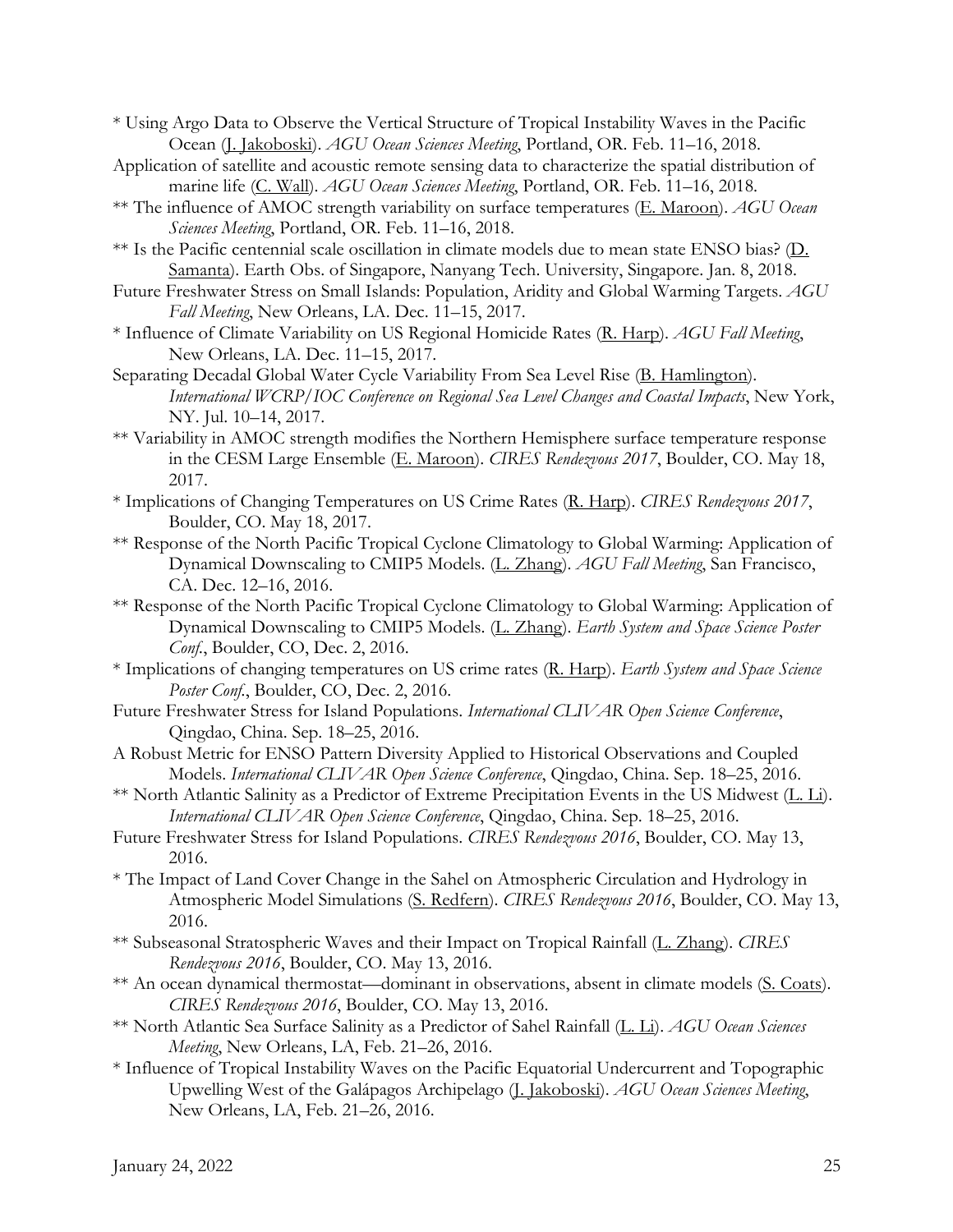- 250 years of SW Indian Monsoon Variability from Red Sea Corals (S. Bryan). *AGU Fall Meeting*, San Francisco, CA. Dec. 14–18, 2015.
- What role does the N. Atlantic subtropical cell play in warming the shallow underwater of the Caribbean Sea on decadal to centennial time scales? Constraints from radiocarbon records across the tropical Atlantic (A. Fernandez). *AGU Fall Meeting*, San Francisco, CA. Dec. 14– 18, 2015.
- \* Suitability of estimating terrestrial potential evapotranspiration based on near–surface climate (H. Palmer). *Earth System and Space Science Poster Conf.*, Boulder, CO, Nov. 13, 2015.
- \* The Effect of Changes in the Hadley Circulation on Oceanic Oxygen Minimum Zones (G. de la Cruz Tello). *AMS Annual Meeting*, Phoenix, AZ. Jan. 4–8, 2015.
- \* The Effect of Changes in the Hadley Circulation on Oceanic Oxygen Minimum Zones (G. de la Cruz Tello). *AGU Fall Meeting*, San Francisco, CA. Dec. 15–19, 2014.
- \* Strengthening of the Equatorial Undercurrent from 1871 to present (E. J. Drenkard). *AGU Fall Meeting*, San Francisco, CA. Dec. 3–7, 2012.
- The Pliocene–Pleistocene Transition: An Alternative View on "Permanent El Niño" (E. Mittelstaedt). *AGU Fall Meeting*, San Francisco, CA. Dec. 3–7, 2012.
- \* Tropical Pacific influence on source and transport of marine aerosols to West Antarctica (A. Criscitiello). *International Partnerships in Ice Core Science (IPICS), First Open Science Conference*, Presqu'île de Giens, Côte d'Azur, France. Oct. 1–5, 2012.
- Equatorial refuge amidst tropical warming. *World Climate Research Programme (WCRP) Open Science Conference*, Denver, CO. Oct. 24–28, 2011.
- \* Sensitivity of ENSO to anthropogenic SST pattern formations (L. Stephenson–Haskins). *ASLO Aquatic Sciences Meeting*, San Juan, PR, Feb. 13–18, 2011.
- \*\* Coral growth declines as temperatures rise in the central Red Sea (N. E. Cantin). *AGU Ocean Sciences Meeting*, Portland, OR. Feb. 22–26, 2010.
- Low–frequency tropical Pacific forcing of multi–year North American drought in CMIP3 models. *NOAA Climate Diagnostics and Prediction Workshop/CLIVAR Drought Workshop*, Lincoln, NE. Oct. 20–24, 2008.
- Interannual variability of sea surface temperature in the east Pacific warm pool and Central American rainfall. *AGU Ocean Sciences Meeting*, Orlando, FL. Mar. 2–7, 2008.
- Incredible Shrinking Iguana: Gaia on Galápagos? (R. Murtugudde). *Ocean Carbon & Biogeochemistry Summer Workshop*, Woods Hole, MA. July 23–26, 2007.
- Mechanisms for interannual variability in the east Pacific warm pool. *AGU Fall Meeting*, San Francisco, CA. Dec. 22–15, 2006.
- Interannual variability of SST and Chlorophyll in the East Pacific Warm Pool: High–resolution satellite observations. *East Pacific Ocean Conference*, Mt. Hood, OR. Sep. 28–30, 2006.
- A Palmer Drought Severity Index for the North American Regional Reanalysis and the ECMWF 40–year Reanalysis: Comparative analysis and linkages to interannual and decadal climate variability. *AGU Joint Assembly*, Baltimore, MD. May 23–26, 2006.
- Interannual variability in the East Pacific Warm Pool: High–resolution satellite observations. *International Conference on Southern Hemisphere Meteorology and Oceanography*, Foz do Iguacu, Brazil. Apr. 24–28, 2006.
- Seasonal and interannual variability of the East Pacific Warm Pool. *Eastern Pacific Investigation of Climate Processes (EPIC) Workshop*, Seattle, WA. May 11–13, 2005.
- Introducing the Next Generation Geostationary Imager– GOES–R's Advanced Baseline Imager (T. J. Schmit). *AMS Annual Meeting*, San Diego, CA. Jan. 8–14, 2005.